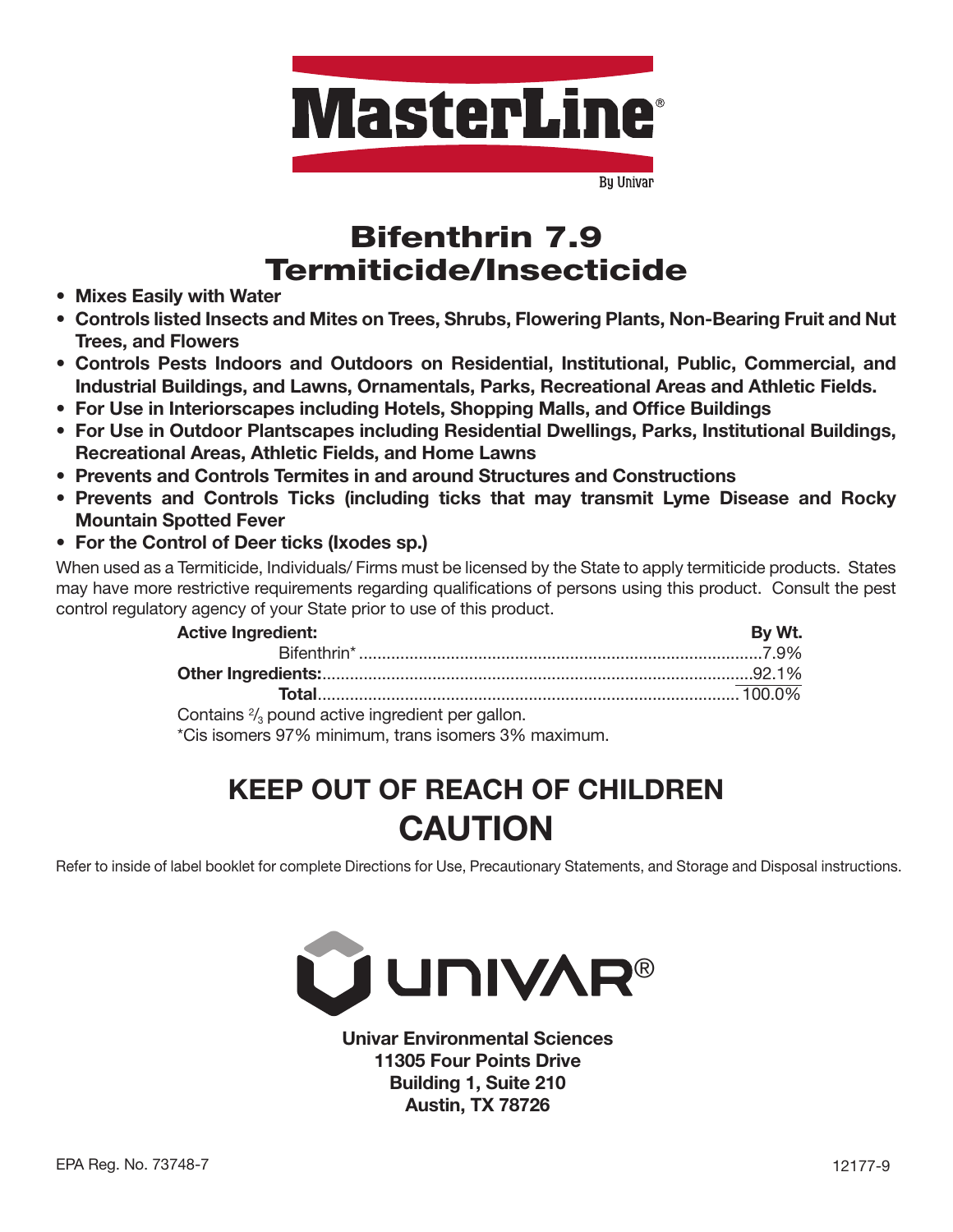|             | <b>FIRST AID</b>                                                                                                                                                                                                                                                                                                                                                                                       |
|-------------|--------------------------------------------------------------------------------------------------------------------------------------------------------------------------------------------------------------------------------------------------------------------------------------------------------------------------------------------------------------------------------------------------------|
| l If        | • Call a poison control center or doctor immediately for treatment advice.                                                                                                                                                                                                                                                                                                                             |
| swallowed   | • Have person sip a glass of water if able to swallow.                                                                                                                                                                                                                                                                                                                                                 |
|             | . Do not induce vomiting unless told to do so by the poison control center or doctor.                                                                                                                                                                                                                                                                                                                  |
|             | • Do not give anything by mouth to an unconscious person.                                                                                                                                                                                                                                                                                                                                              |
| If inhaled  | • Move person to fresh air.                                                                                                                                                                                                                                                                                                                                                                            |
|             | • If person is not breathing, call 911 or an ambulance, then give artificial respiration, preferably by mouth-to-mouth, if possible.                                                                                                                                                                                                                                                                   |
|             | • Call a poison control center or doctor for further treatment advice.                                                                                                                                                                                                                                                                                                                                 |
| If on skin  | • Take off contaminated clothing.                                                                                                                                                                                                                                                                                                                                                                      |
| or clothing | • Rinse skin immediately with plenty of water for 15-20 minutes.                                                                                                                                                                                                                                                                                                                                       |
|             | • Call a poison control center or doctor for treatment advice.                                                                                                                                                                                                                                                                                                                                         |
| If in eyes  | . Hold eye open and rinse slowly and gently with water for 15-20 minutes.                                                                                                                                                                                                                                                                                                                              |
|             | • Remove contact lenses, if present, after the first 5 minutes, then continue rinsing eye.                                                                                                                                                                                                                                                                                                             |
|             | • Call a poison control center or doctor for treatment advice.                                                                                                                                                                                                                                                                                                                                         |
|             | Have the product container or label with you when calling a poison control center or doctor, or going for treatment. For information on this product,<br>contact the National Pesticide Information Center, 1-800-858-7378, Monday-Friday, 7:30 AM-3:30 PM PST. You may also contact the National Poison<br>Control Center, 1-800-222-1222, day or night, for emergency medical treatment information. |

Note to Physician - This product is a pyrethroid. If large amounts have been ingested, the stomach and intestine should be evacuated. Treatment is symptomatic and supportive. Digestible fats, oils, or alcohol may increase absorption and so should be avoided.

## **PRECAUTIONARY STATEMENTS**

#### **Hazards to Humans and Domestic Animals**

**Caution –** Harmful if swallowed, inhaled, or absorbed through skin. Causes moderate eye irritation. Avoid contact with skin, eyes or clothing. Avoid breathing spray mist. Wash thoroughly with soap and water after handling and before eating, drinking, chewing gum, using tobacco or using the toilet. Remove contaminated clothing and wash before reuse.

All pesticide handlers (mixers, loaders, and applicators) must wear long-sleeved shirt and long pants, socks, shoes, and chemical-resistant gloves. After the product is diluted in accordance with label directions for use, and/or when mixing and loading using a closed spray tank transfer system, or an in-line injector system, shirt, pants, socks, shoes, and waterproof gloves are sufficient. In addition, all pesticide handlers must wear a respiratory protection device<sup>1</sup> when working in a non-ventilated space. All pesticide handlers must wear protective eyewear when working in non-ventilated space or when applying termiticide by rodding or sub-slab injection.

 1 Use one of the following Mine Safety and Health Administration (MSHA)/National Institute for Occupational Safety and Health (NIOSH) air purifying respirator types with approval number prefixes: TC-23C, TC-21C, TC-19C, TC-13F and TC-14G, or a NIOSH approved respirator with any R, P or HE filter or a NIOSH approved respirator with an organic vapor (OV) cartridge or canister with any R, P or HE prefilter.

#### **Environmental Hazards**

This pesticide is extremely toxic to fish and aquatic invertebrates. To protect the environment, do not allow pesticide to enter or run off into storm drains, drainage ditches, gutters or surface waters. Applying this product in calm weather when rain is not predicted for the next 24 hours will help to ensure that wind or rain does not blow or wash pesticide off the treatment area. Rinsing application equipment over the treated area will help avoid run off to water bodies or drainage systems.

This product is highly toxic to bees exposed to direct treatment or residues on blooming crops or weeds. Do not apply this product or allow to drift to blooming crops if bees are visiting the treatment area.

#### **Physical and Chemical Hazards**

Do not apply water-based dilutions of Masterline Bifenthrin 7.9 Termiticide/Insecticide to electrical conduits, motor housings, junction boxes, switch boxes or other electrical equipment because of possible shock hazard.

## **DIRECTIONS FOR USE**

It is a violation of Federal Law to use this product in a manner inconsistent with its labeling.

## **RESTRICTIONS:**

- Aerial application is prohibited.
- Application in greenhouses and nurseries is prohibited.
- Application through any kind of irrigation system is prohibited.
- This product may not be used on sod farm turf, golf course turf, or on grass grown for seed.
- This product may not be applied as a broadcast application to interior surfaces of homes.
- Do not water the treated area to the point of runoff.
- Do not make applications during rain.
- Do not apply directly to sewers or drains, or to any area like a gutter where drainage to sewers, storm drains, water bodies, or aquatic habitat can occur, except as directed by this label.
- Do not apply directly to impervious horizontal surfaces such as sidewalks, driveways, and patios except as a spot or crack and crevice treatment. During application, do not allow pesticide to enter or run off into storm drains, drainage ditches, gutters or surface waters.
- All outdoor applications, if permitted elsewhere on this label, must be limited to spot or crack-and-crevice treatments only, except for the following permitted uses, if allowed elsewhere on this label:
- (1) Application to soil or vegetation, as listed on this label, around structures;
- (2) Applications to lawns, turf, and other vegetation, as listed on this label;
- (3) Applications to the side of a building up to a maximum height of 3 feet above grade;
- (4) Applications to the underside of eaves, soffits, doors, or windows permanently protected from rainfall by a covering, overhang, awning, or other structure;
- (5) Applications around potential pest entry points into buildings, when limited to a surface band not to exceed one inch in width;
- (6) Applications made through the use of a coarse, low pressure spray to only those portions of surfaces that are directly above bare soil, lawn, turf, mulch, or other vegetation, as listed on this label, and not over an impervious surface, drainage or other condition that could result in runoff into storm drains, drainage ditches, gutters, or surface waters, in order to control occasional invaders or aggregating pests.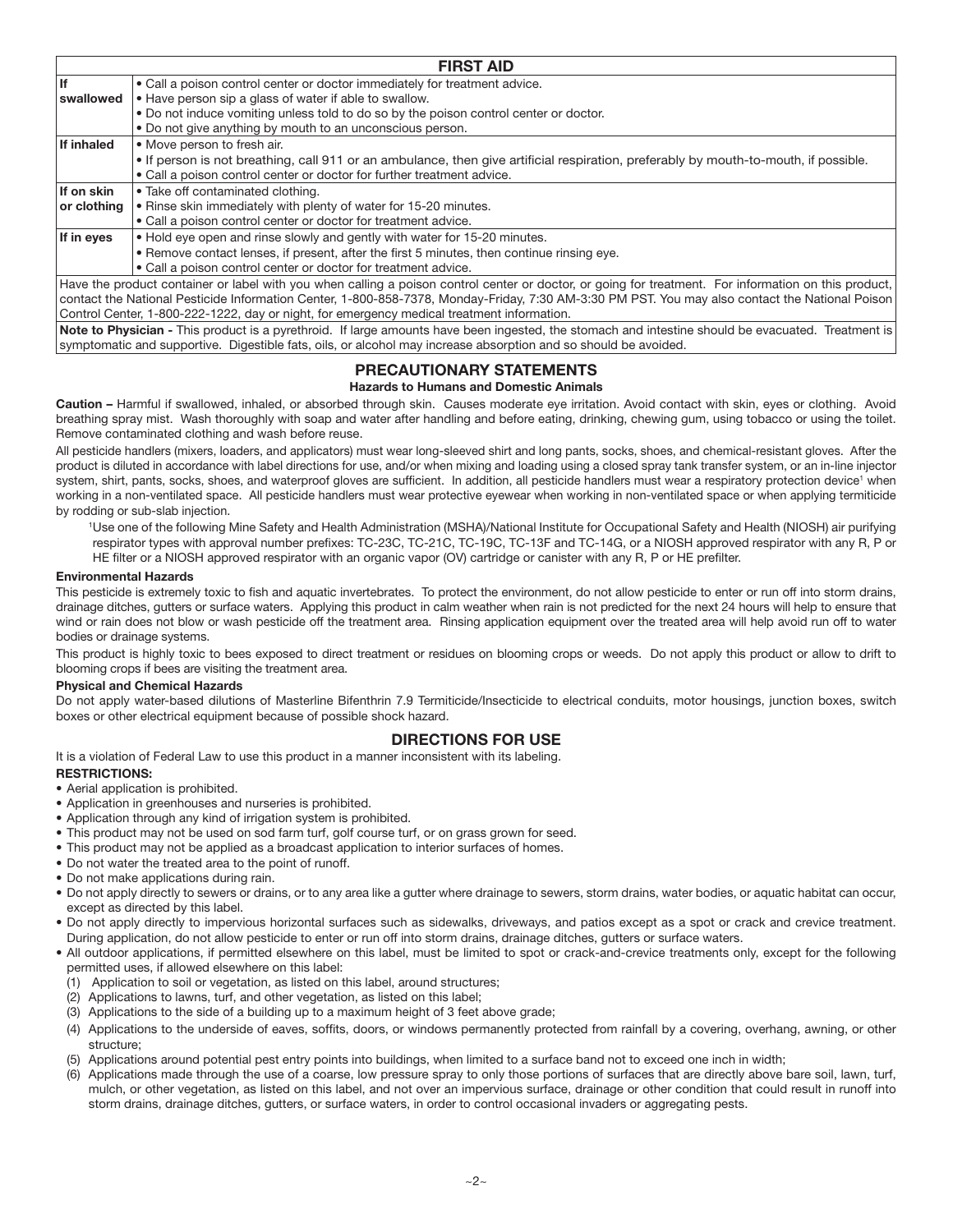Application equipment that delivers low volume treatments, such as Patriot Injector® or Actisol® applicators, may also be used to make crack and crevice, deep harborage, spot and general surface treatments of Masterline Bifenthrin 7.9 Termiticide/Insecticide.

When treating adjacent to an existing structure, the applicator must check the area to be treated, and immediately adjacent areas of the structure, for visible and accessible cracks and holes to prevent any leaks or significant exposures to persons occupying the structure. People present or residing in the structure during application must be advised to remove their pets and themselves from the structure if they see any signs of leakage. After application, the applicator is required to check for leaks. All leaks resulting in the deposition of termiticide in locations other than those prescribed on this label must be cleaned up prior to leaving the application site. Do not allow people or pets to contact contaminated areas or to reoccupy contaminated areas of the structure until the clean-up is completed.

Not for use on plants being grown for sale or other commercial use, or for commercial seed production, or for research purposes. For use on plants intended only for aesthetic purposes or climatic modifications and being grown in interior plantscapes, ornamental gardens or parks, or lawns and grounds.

# **STORAGE AND DISPOSAL**

**Prohibitions:** Do not contaminate water, food, or feed by storage or disposal.

Pesticide Storage: Keep out of reach of children and animals. Store in original containers only. Store in a cool, dry place and avoid excess heat. Carefully open containers. After partial use replace lids and close tightly. Do not put concentrate or dilute material into food or drink container.

## **In case of spill, avoid contact, isolate area and keep out animals and unprotected persons. Confine spills.**

**To Confine Spill:** If liquid, dike surrounding area or absorb with sand, cat litter, or commercial clay. If dry material, cover to prevent dispersal. Place damaged package in a holding container. Identify contents.

Pesticide Disposal: Pesticide wastes are toxic. Do not contaminate water, food, or feed by storage or disposal. Improper disposal of excess pesticide, spray mixture, or rinsate is a violation of Federal Law. Dispose of excess or waste pesticide by use according to label directions, or contact your State Pesticide or Environmental Control Agency, or the Hazardous Waste representative at the nearest EPA Regional Office for guidance.

**Container Handling: Plastic Container: Nonrefillable Container.** Do not reuse or refill container. Offer for recycling or reconditioning if available, or puncture and dispose of in a sanitary landfill, or incineration, or if allowed by state and local authorities, by burning. If burned, stay out of smoke. Triple rinse or pressure rinse container (or equivalent) promptly after emptying. Triple rinse as follows:

**Containers 5 gallons or less:** Empty the remaining contents into application equipment or a mix tank and drain for 10 seconds after the flow begins to drip. Fill the container 1/4 full with water and recap. Shake for 10 seconds. Pour rinsate into mix tank or store rinsate for later use or disposal. Drain for 10 seconds after the flow begins to drip. Repeat this procedure two more times. Once cleaned, offer for recycling if available.

**Containers larger than 5 gallons:** Empty the remaining contents into application equipment or a mix tank. Fill the container ¼ full with water. Replace and tighten closures. Tip container on its side and roll back and forth, ensuring at least one complete revolution, for 30 seconds. Stand the container on its end and tip back and forth several times. Turn the container over onto its other end and tip it back and forth several times. Empty the rinsate into application equipment or a mix tank or store rinsate for later use or disposal. Repeat this procedure two more times. Once cleaned, offer for recycling or reconditioning if appropriate.

**Pressure rinse as follows (all sizes):** Empty the remaining contents into application equipment or a mix tank and continue to drain for 10 seconds after the flow begins to drip. Hold container upside down over application equipment or mix tank or collect rinsate for later use for disposal. Insert pressure rinsing nozzle in the side of the container, and rinse at about 40 PSI for at least 30 seconds. Drain for 10 seconds after the flow begins to drip.

**Refillable Container.** Refill this container with pesticide only. Do not reuse this container for any other purpose. Cleaning the container before final disposal is the responsibility of the person disposing of the container. Cleaning before refilling is the responsibility of the refiller.

To clean the container before final disposal, empty the remaining contents from the container into application equipment or mix tank. Fill the container about 10 percent full with water. Agitate vigorously or recirculate water with pump for 2 minutes. Pour or pump rinsate into application equipment or rinsate collection system. Repeat this rinsing process two more times.

For help with any spill, leak, fire or exposure involving this material, call day or night CHEMTREC 1-800-424-9300.

#### **Use Directions for Tip-N-Measure Container**

- 1. Remove the measuring chamber cap and induction seal. Replace the cap and securely tighten. Tip container until liquid fills measuring chamber.
- 2. Return container to level position. No adjustment is needed.
- 3. Remove measuring chamber cap and dispense into proper application equipment.
- For multiple dose measuring, remove fill chamber cap and dispense according to markings on side of bottle.

#### **Use Directions for Squeeze-N-Measure Container**

- 1. Remove the measuring chamber cap and induction seal.
- 2. Replace cap loosely on measuring chamber to allow venting.
- 3. Squeeze container gently until liquid fills measuring chamber.
- 4. Remove measuring chamber cap and dispense into proper application equipment.
- 5. Replace cap onto measuring chamber and tighten.

## **TERMITICIDE USES**

Using this product in and around structures and building construction will prevent and control termite infestations.

To institute a barrier between the wood and the termites in the soil, the chemical dilution must be effectively dispersed in the soil. It is important to remove unnecessary materials that contain cellulose and wood from around foundation walls, crawl spaces (inside of structure), and porches, and fix damaged plumbing and construction grade in order to deny termite access to moisture.

To use this product effectively, it is important that the service technician be familiar with current termite control practices including trenching, rodding, sub-slab injection, low-pressure spray application, coarse fan spraying of soil surfaces, crack and crevice (void) injection, excavated soil treatment, and brush or spray applications to infested or susceptible wood. Using these techniques correctly is essential to prevent or control infestations by subterranean termite species of genera *Coptotermes, Heterotermes, Reticulitermes* **and** *Zootermopsis*. When determining what procedures to follow, the service technician should consider certain variables such as biology and behavior of the termite specie, structure design, heating ventilation, and air conditioning (HVAC) systems, water table, soil type and compaction, grade conditions, and the location and type of domestic water supplies and utilities.

For information concerning the most up to date control practices in a given region or locale, consult the local resources for structural pest control, state cooperative extensions, and regulatory agencies.

#### **SUBTERRANEAN TERMITE CONTROL**

**Important:** The following precautions must be observed to avoid contamination of public and private water supplies:

- Use anti-backflow equipment or procedures to prevent siphonage of insecticide into water supplies.
- Do not contaminate cisterns, wells, or other water tanks by treating the soil beneath these structures.
- Do not treat soil that is water saturated or frozen.
- Do not treat soil where runoff may occur.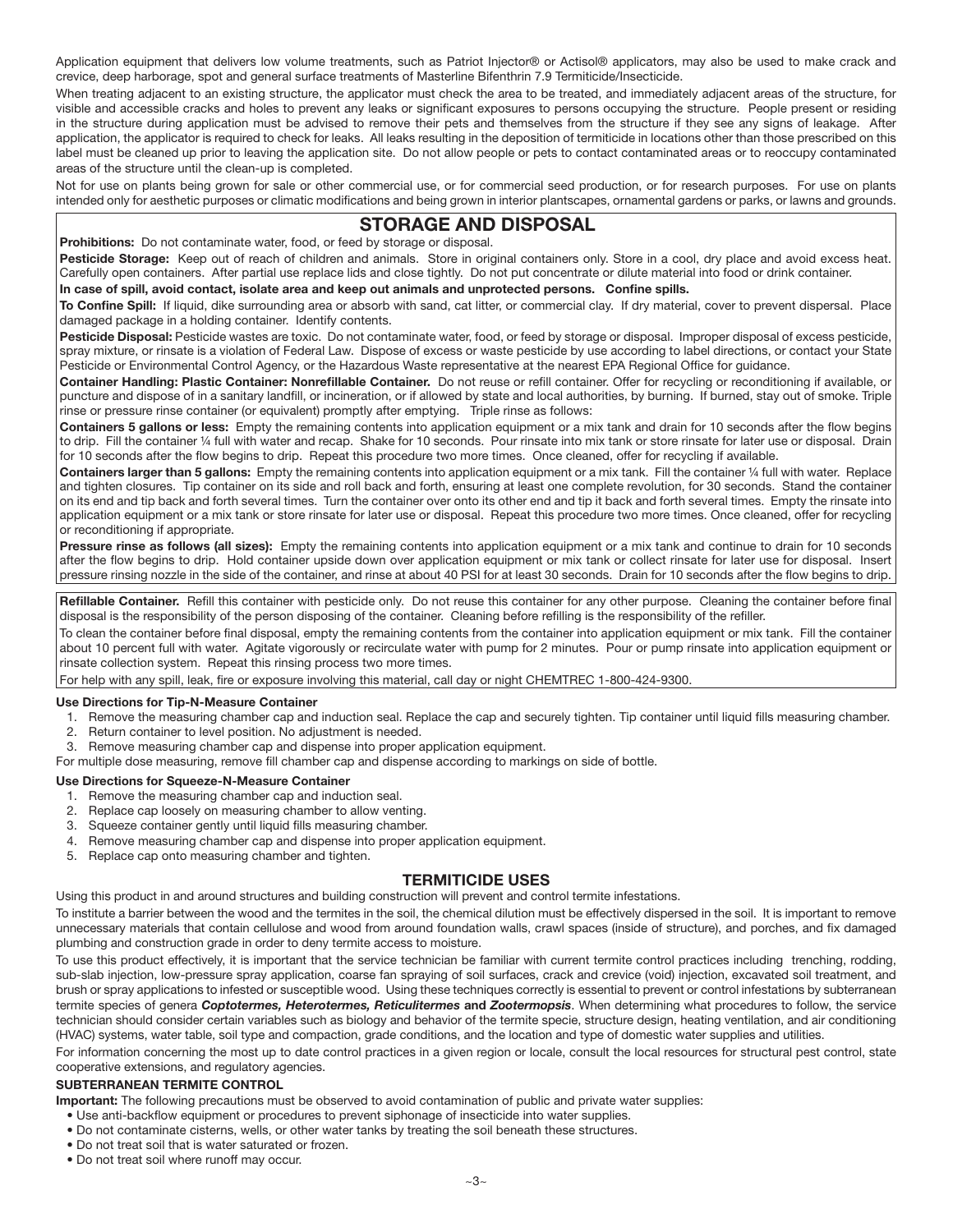Consult state and local specifications for recommended treatment practices in your area. If local or state specifications do not exist, consult the Federal Housing Administration Specifications (H.U.D.) guidance documents.

**Note:** For the purpose of this label, crawl spaces are defined as being inside of the structure.

**Critical Areas:** Points at which the foundation is penetrated or abuts another structure are Critical Areas. These include utility entry points, cracks and expansion joints, bath traps and adjacent structures such as stairs, patios and slab additions.

## **Structures with Wells/Cisterns Inside Foundations**

Structures that contain wells or cisterns within the foundation of a structure can only be treated using the following techniques:

- 1. Do not treat soil while it is beneath or within the foundation or along the exterior perimeter of a structure that contains a well or cistern. The treated backfill method must be used if soil is removed and treated outside/away from the foundation. The treated backfill technique is described as follows:
- a) Trench and remove soil to be treated onto heavy plastic sheeting or similar material or into a wheelbarrow.
- b) Treat the soil at the rate of 4 gallons of dilute emulsion per 10 linear feet per foot of depth of the trench, or 1 gallon per 1.0 cubic feet of soil. See **Mixing Directions** section of this label. Mix thoroughly into the soil taking care to contain the liquid and prevent runoff or spillage.
- c) After the treated soil has absorbed the diluted emulsion, replace the soil into the trench.
- 2. Treat infested and/or damaged wood in place using an injection technique such as described in the **Control of Wood Infesting Insects** section of this label.

## **Structures with Adjacent Wells/ Cisterns and/or Other Water Bodies**

Applicators must inspect all structures with nearby water sources such as wells, cisterns, surface ponds, streams, and other bodies of water and evaluate, at a minimum, the treatment recommendations listed below prior to making an application.

- 1. Prior to treatment, if feasible, expose the water pipe(s) coming from the well to the structure, if the pipe(s) enter the structure within 3 feet of grade.
- 2. Prior to treatment, applicators are advised to take precautions to limit the risk of applying the termiticide into subsurface drains that could empty into any bodies of water. These precautions include evaluating whether application of the termiticide to the top of the footer may result in contamination of the subsurface drain. Factors such as depth to the drain system and soil type and degree of compaction should be taken into account in determining the depth of the treatment.
- 3. When appropriate (i.e., on the water side of the structure), the treated backfill technique (described above) can also be used to minimize off-site movement of termiticide.

Before these techniques are used close to cisterns, wells, or other bodies of water, seek advice from local, state or federal agencies for information on treatment practices that are acceptable in your area.

## **Application Rate:**

Use a 0.06% dilution for subterranean termites. For other pests on the label use specific listed rates.

**Mixing Directions:** Mix the termiticide use dilution in the following manner:

- 1. Fill tank 1/4 to 1/3 full.
- 2. Start pump to begin by-pass agitation and place end of treating tool in tank to allow circulation through hose.
- 3. Add appropriate amount of Masterline Bifenthrin 7.9 Termiticide/Insecticide.
- 4. Add remaining amount of water.
- 5. Let pump run and allow recirculation through the hose for 2 to 3 minutes.

Masterline Bifenthrin 7.9 Termiticide/Insecticide may also be combined into full tanks of water. If combined into full tanks of water, allow sufficient time for agitation and/or recirculation to ensure consistency of dilution.

To prepare a 0.06% water dilution, ready to use, dilute 3 quarts of Masterline Bifenthrin 7.9 Termiticide/Insecticide with 99.25 gallons of water. **Mixing:**

Using the chart below, determine the volume of Masterline Bifenthrin 7.9 Termiticide/Insecticide and water to produce the desired volume of finished dilution.

| Amount of Masterline Bifenthrin 7.9 Termiticide/Insecticide |                                                                                                                                                 |          |                 |  |  |  |
|-------------------------------------------------------------|-------------------------------------------------------------------------------------------------------------------------------------------------|----------|-----------------|--|--|--|
| (Gallons except where noted)                                |                                                                                                                                                 |          |                 |  |  |  |
| <b>Emulsion</b>                                             | <b>Amount of Masterline Bifenthrin 7.9</b><br><b>Desired Gallons of Finished</b><br>Amount                                                      |          |                 |  |  |  |
| Concentrate                                                 | Termiticide/Insecticide                                                                                                                         | of Water | <b>Emulsion</b> |  |  |  |
| 0.06%                                                       | 1 oz.                                                                                                                                           | 127 oz.  |                 |  |  |  |
|                                                             | 5 oz.                                                                                                                                           | 4.9      | 5               |  |  |  |
|                                                             | 10 oz.                                                                                                                                          | 9.9      | 10              |  |  |  |
|                                                             | 25 oz.                                                                                                                                          | 24.8     | 25              |  |  |  |
|                                                             | $1.5$ qt.                                                                                                                                       | 49.6     | 50              |  |  |  |
|                                                             | $2.25$ gt.                                                                                                                                      | 74.4     | 75              |  |  |  |
|                                                             | 3 qt.                                                                                                                                           | 99.25    | 100             |  |  |  |
|                                                             | $4.5$ qt.                                                                                                                                       | 148.8    | 150             |  |  |  |
|                                                             | 6 qt.                                                                                                                                           | 198.5    | 200             |  |  |  |
| $0.12\%$ *                                                  | 2 oz.                                                                                                                                           | 126 oz.  |                 |  |  |  |
|                                                             | 10 oz.                                                                                                                                          | 4.9      | 5               |  |  |  |
|                                                             | 19.5 oz.                                                                                                                                        | 9.8      | 10              |  |  |  |
|                                                             | $1.5$ qt.                                                                                                                                       | 24.6     | 25              |  |  |  |
|                                                             | 3 gt.                                                                                                                                           | 49.2     | 50              |  |  |  |
|                                                             | $4.5$ qt.                                                                                                                                       | 73.8     | 75              |  |  |  |
|                                                             | 6 qt.                                                                                                                                           | 98.5     | 100             |  |  |  |
|                                                             | 9 qt.                                                                                                                                           | 147.7    | 150             |  |  |  |
|                                                             | З                                                                                                                                               | 197      | 200             |  |  |  |
|                                                             | *When treating for termites, use this rate only in conjunction with volume adjustments, foam applications or underground services applications. |          |                 |  |  |  |

Common units of measure:

1 pint =  $2 \text{ cups} = 16 \text{ fluid ounces}$  (oz.)

1 quart = 2 pints = 4 cups = 32 fluid ounces (oz.)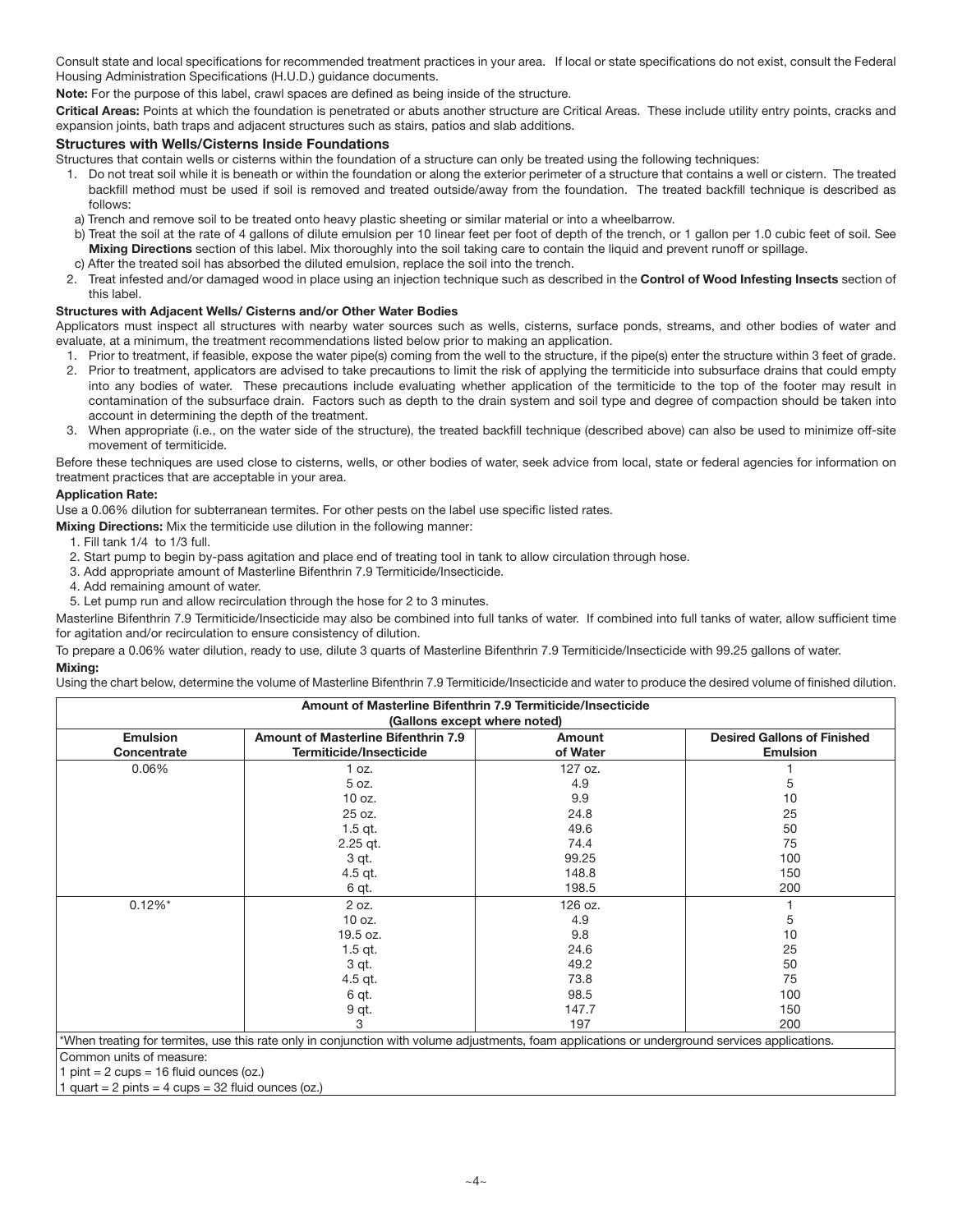**Application Volume:** To provide maximum control and protection against termite infestation apply the specified volume of the finished water emulsion and active ingredient as set forth in the directions for use section of this label. If soil will not accept the labeled application volume, the volume may be reduced provided there is a corresponding increase in concentration so that the amount of active ingredient applied to the soil remains the same.

**Note:** Large reductions of application volume reduce the ability to obtain a continuous barrier. Variance is allowed when volume and concentration are consistent with the label directed rates and a continuous barrier can still be achieved.

The volume of the 0.12% emulsion may be reduced by 1/2 the labeled volume where desirable for pre- and post-construction applications. When the volume is reduced, the hole spacing for subslab injection and soil rodding may also need to be adjusted to account for lower volume dispersal of the termiticide in the soil. Consult the following **Volume Adjustment Chart** for details.

| <b>VOLUME ADJUSTMENT CHART</b>                    |             |             |  |  |  |
|---------------------------------------------------|-------------|-------------|--|--|--|
| Rate (% emulsion)<br>0.12%<br>$0.06\%$            |             |             |  |  |  |
| Volume allowed                                    |             |             |  |  |  |
| Horizontal (gallons emulsion/10 ft <sup>2</sup> ) | 1.0 gallons | 0.5 gallons |  |  |  |
| Vertical (gallons emulsion/10 linear ft.)         | 4.0 gallons | 2.0 gallons |  |  |  |

After treatment: All holes in commonly occupied areas into which Masterline Bifenthrin 7.9 Termiticide/Insecticide has been applied must be plugged. Plugs must be of a non-cellulose material or covered by an impervious, non-cellulose material.

#### **Foam Applications**

Masterline Bifenthrin 7.9 Termiticide/Insecticide emulsion, from 0.06 to 0.12% may be converted to foam with 2 - 40 times expansion characteristics and used to control or prevent termite infestations.

Depending on the circumstances, foam applications may be used alone or in combination with liquid emulsion applications. Applications may be made behind veneers, piers, chimney bases, into rubble foundations, into block voids or structural voids, under slabs, stoops, porches, or to the soil in crawlspaces, and other similar voids.

Foam and liquid application must be consistent with volume and active ingredient instructions in order to insure proper application has been made. The volume and amount of active ingredient are essential to an effective treatment. At least 75% of the labeled liquid emulsion volume of product must be applied, with the remaining percent delivered to appropriate areas using foam application. Refer to label and use recommendations of the foam manufacturer and the foaming equipment manufacturer.

Foam applications are generally a good supplement to liquid treatments in difficult areas, but may be used alone in difficult spots.

#### **Application Under Slabs or to Soil in Crawlspaces to Prevent or Control Termites**

When making applications, Masterline Bifenthrin 7.9 Termiticide/Insecticide foam can be used alone or in combination with liquid emulsion. Whether applied as an emulsion, foam, or some of both, the equivalent of at least 4 gallons of 0.06% emulsion (4 ounces of Masterline Bifenthrin 7.9 Termiticide/ Insecticide concentrate) per 10 linear feet must be applied for vertical barrier, or at least 1 gallon of 0.06% emulsion (1 ounce of Masterline Bifenthrin 7.9 Termiticide/Insecticide concentrate) per 10 square feet must be applied for a horizontal barrier. For a foam only application, apply Masterline Bifenthrin 7.9 Termiticide/Insecticide concentrate in sufficient concentration and volume to equal 4 ounces of concentrate per 10 linear feet or 1 ounce of concentrate per 10 square feet. For example, 2 gallons of 0.12% emulsion converted to foam and used to cover 10 linear feet is the equivalent of 4 gallons of 0.06% emulsion per 10 linear feet.

#### **Sand Barrier Installation and Treatment**

As long as termites have access to soil that has not been treated and can avoid soil that has been treated with Masterline Bifenthrin 7.9 Termiticide/ Insecticide, they can build mud tubes over surfaces that have been treated. Cracks and spaces should be filled with play box or builder's sand and then treated in the same manner as soil. Follow the rates listed in the Masterline Bifenthrin 7.9 Termiticide/Insecticide label.

Retreatment for subterranean termites can only be performed if there is clear evidence of reinfestation or disruption of the barrier due to construction, excavation, or landscaping and/or evidence of the breakdown of the termiticide barrier in the soil. These vulnerable or reinfested areas may be retreated in accordance with application techniques described in this product's labeling. The timing and type of these retreatments will vary depending on factors such as termite pressure, soil types, soil conditions and other factors which may reduce the effectiveness of the barrier.

## **Annual retreatment of the structure is prohibited unless there is clear evidence that reinfestation or barrier disruption has occurred.**

#### **Application in Conjunction with Termite Baits**

As part of an IPM (integrated pest management) program for termite control, Masterline Bifenthrin 7.9 Termiticide/Insecticide may be applied to areas of the structure with known or suspected infestations such as plumbing, utility entry sites, bath traps, expansion joints, and foundation cracks at a rate of 0.06% as a spot treatment or complete barrier treatment. Applications may be made as described in the **Post Construction Subterranean Termite Treatment**  section of this label.

## **Pre-Construction Subterranean Termite Treatment**

#### **Use Precautions:**

• The treatment site must be covered prior to a rain event in order to prevent run-off of the pesticide into non-target areas.

• The applicator must either cover the soil him/herself or provide written notification of the above requirement to the contractor on site and to the person commissioning the application (if different than the contractor). If notice is provided to the contractor or person commissioning the application, then they are responsible under FIFRA to ensure that: 1) if the concrete slab cannot be poured over the treated soil within 24 hours of application the treated soil is covered with a waterproof covering (such as polyethylene sheeting), and 2) the treated soil is covered if precipitation is predicted to occur before the concrete slab is scheduled to be poured.

#### **Use Restrictions:**

- Do not treat soil that is water-saturated or frozen.
- Do not treat when raining.
- Do not allow treatment to runoff from the target area.
- Do not apply with 10 feet of storm drains. Do not apply within 25 feet of aquatic habitats (such as, but not limited to, lakes; reservoirs; rivers; permanent streams; marshes or ponds; estuaries; and commercial fish farm ponds).
- Do not make on-grade applications when sustained wind speeds are above 10 mph (at application site) at nozzle end height.
- Do not apply at a lower dosage and/or concentration than specified on this label for applications prior to the installation of the finished grade.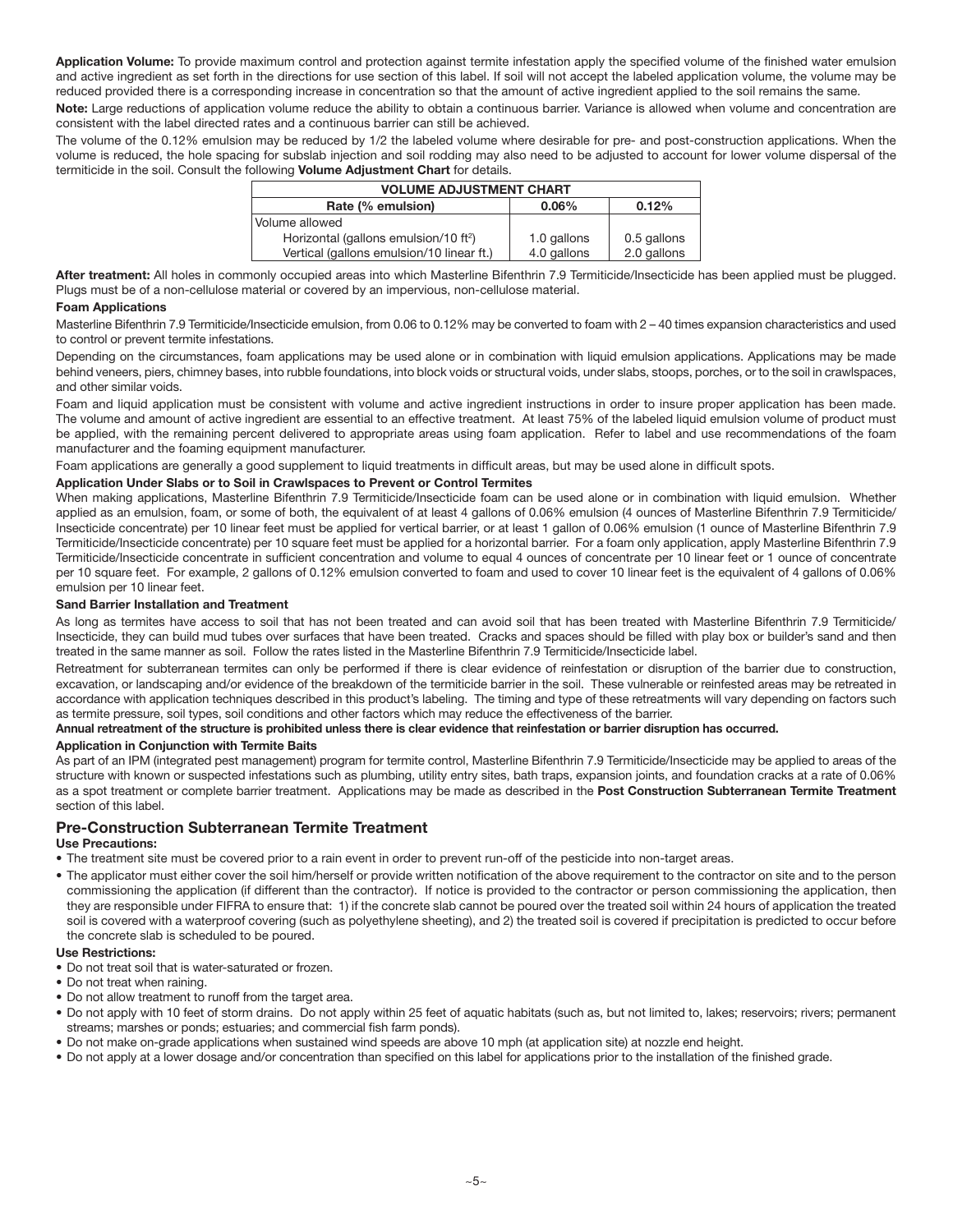When treating foundations deeper than 4 feet, apply the termiticide as the backfill is being replaced, or if the construction contractor fails to notify the applicator to permit this, treat the foundation to a minimum depth of 4 feet after the backfill has been installed. The applicator must trench and rod into the trench or trench along the foundation walls and around pillars and other foundation elements, at the rate prescribed from grade to a minimum depth of 4 feet. When the top of the footing is exposed, the applicator must treat the soil adjacent to the footing to a depth not to exceed the bottom of the footing. However, in no case should a structure be treated below the footing.

To produce effective pre-construction subterranean termite control, create vertical and/or horizontal chemically treated zones of protection using 0.06% emulsion of Masterline Bifenthrin 7.9 Termiticide/Insecticide. Follow the current edition of the Housing and Urban Development Minimum Property Standards to assure that F.H.A. termite-proofing requirements are met.

#### **Horizontal Barriers**

Establish a horizontal chemical barrier wherever treated soil will be covered by a slab, such as basement floors, carports, entrance platforms, footing trenches, and slab floors and the soil below stairs and crawl spaces.

Apply 1 gallon of 0.06% emulsion per 10 square feet, or use 1 fluid ounce of Masterline Bifenthrin 7.9 Termiticide/Insecticide per 10 square feet in sufficient water (no less than ½ gallon or more than 2 gallons) to provide a uniform treated barrier for the area being treated.

If the fill is coarse aggregate, such as washed gravel, a sufficient volume of emulsion must be applied to allow it to reach the soil beneath the coarse fill. Make applications with a low-pressure spray (less than 50 p.s.i.) using a coarse spray nozzle. If foundation walls have not been installed around the treated soil and the slab will not be poured the same day as treatment, the treated soil must be covered with a water-proof barrier. Polyethylene sheeting may be used for this purpose.

#### **Vertical Barriers**

Vertical barriers must be established in Critical Areas such as along the inside of foundation walls, plumbing, bath traps, utility services and other features that will penetrate the slab.

Using a 0.06% emulsion, apply 4 gallons of emulsion per 10 linear feet per foot of depth or 4 fluid ounces of Masterline Bifenthrin 7.9 Termiticide/ Insecticide per 10 linear feet per foot of depth from grade level to the top of the footing in sufficient water (not less than 2 gallons or more than 8 gallons) to provide a uniform treated barrier.

- When trenching and rodding into the trench, or trenching, ensure that the emulsion reaches the top of the footing. Space rod holes so that a continuous treated barrier is created, but not exceeding 12 inches apart.
- Avoid soil wash-out around the footing.
- Trenches should be about 6 inches wide and 6 inches deep. Mix the chemical emulsion with the soil as it is being replaced in the trench.
- Inside vertical barriers may not be required for monolithic slabs.

When treating hollow block voids, use 2 gallons of emulsion per 10 linear feet to assure that the emulsion reaches the top of the footing.

Prior to each application, applicators must notify the general contractor, construction superintendent, or similar responsible party, of the intended termiticide application and intended sites of application and instruct the responsible person to notify construction workers and other individuals to leave the area to be treated during application and until the termiticide is absorbed into the soil.

## **Post Construction Subterranean Termite Treatment**

For a post-construction treatment, use a 0.06% emulsion. Post-construction treatments shall be made by injection, trenching and rodding into the trench or trenching using a low-pressure spray not exceeding 25 p.s.i at the nozzle. Proper precautions should be taken to avoid soil wash-out around the footing.

Locate, identify, and mark wells, electrical conduits, water and sewer lines, and radiant heat pipes prior to application of Masterline Bifenthrin 7.9 Termiticide/Insecticide. Do not puncture or inject Masterline Bifenthrin 7.9 Termiticide/Insecticide into these structures.

#### **Foundations**

For applications made after the final grade is installed, the applicator must trench and rod into the trench or trench along the foundation walls and around pillars and other foundation elements, at the rate prescribed from grade to the top of the footing. When the footing is more than four (4) feet below grade, the applicator must trench and rod into the trench or trench along the foundation walls at the rate prescribed to a minimum depth of four feet. The actual depth of treatment will vary depending on soil type, degree of compaction, and location of termite activity. When the top of the footing is exposed, the applicator must treat the soil adjacent to the footing to a depth not to exceed the bottom of the footing. However, in no case should a structure be treated below the footing.

#### **Slabs**

Create vertical barriers by trenching and rodding into the trench or trenching outside at the rate of 4 gallons of emulsion per 10 linear feet per foot of depth and by sub-slab injection within the structure. Ensure an even distribution of chemical. Applications must not be made below the bottom of the footing. Apply beside the outside of the foundation and under the slab on the inside of foundation walls, where needed. Treatment of slabs may also be necessary under and beside both sides of any interior footing-supported walls, in all cracks and expansion joints, and beside one side of interior partitions. By long-rodding or grid pattern injection vertically through the slab, horizontal barriers may be created where necessary.

- a. To permit the creation of an uninterrupted insecticidal barrier, drill holes in the foundation and/or slab.
- b. For foundations that are less than or equal to 1 foot, dig a narrow trench about 6 inches wide beside the outside of the foundation walls. Do not dig beneath the bottom of the footing. As the soil is placed back into the trench, apply 4 gallons of emulsion per 10 linear feet per foot of depth to the trench and soil.
- c. For foundations that are deeper than 1 foot, follow the rates stated for basements.
- d. A 0.06% emulsion may be used to treat exposed wood in bath traps.

#### **Basements**

Treatment must be made by trenching and rodding into the trench, or trenching at the rate of 4 gallons of emulsion per 10 linear feet per foot of depth wherever the footing, from grade to the bottom of the foundation, is greater than 1 foot of depth. When the footer is greater than four feet below grade, the applicator may trench and rod into the trench, or trench beside foundation walls at the rate designated for four feet of depth. Space rod holes to create a continuous insecticidal barrier, but in no case more than 12 inches apart. Depending on the type of soil, degree of compaction and location of termite activity, the actual depth of treatment will differ. However, a structure should never be treated below the footer. Sub-slab injection may be needed beside the inside of foundation walls, around conduits, piers, and pipes, beside both sides of interior footing-supported walls, and beside cracks and partition walls.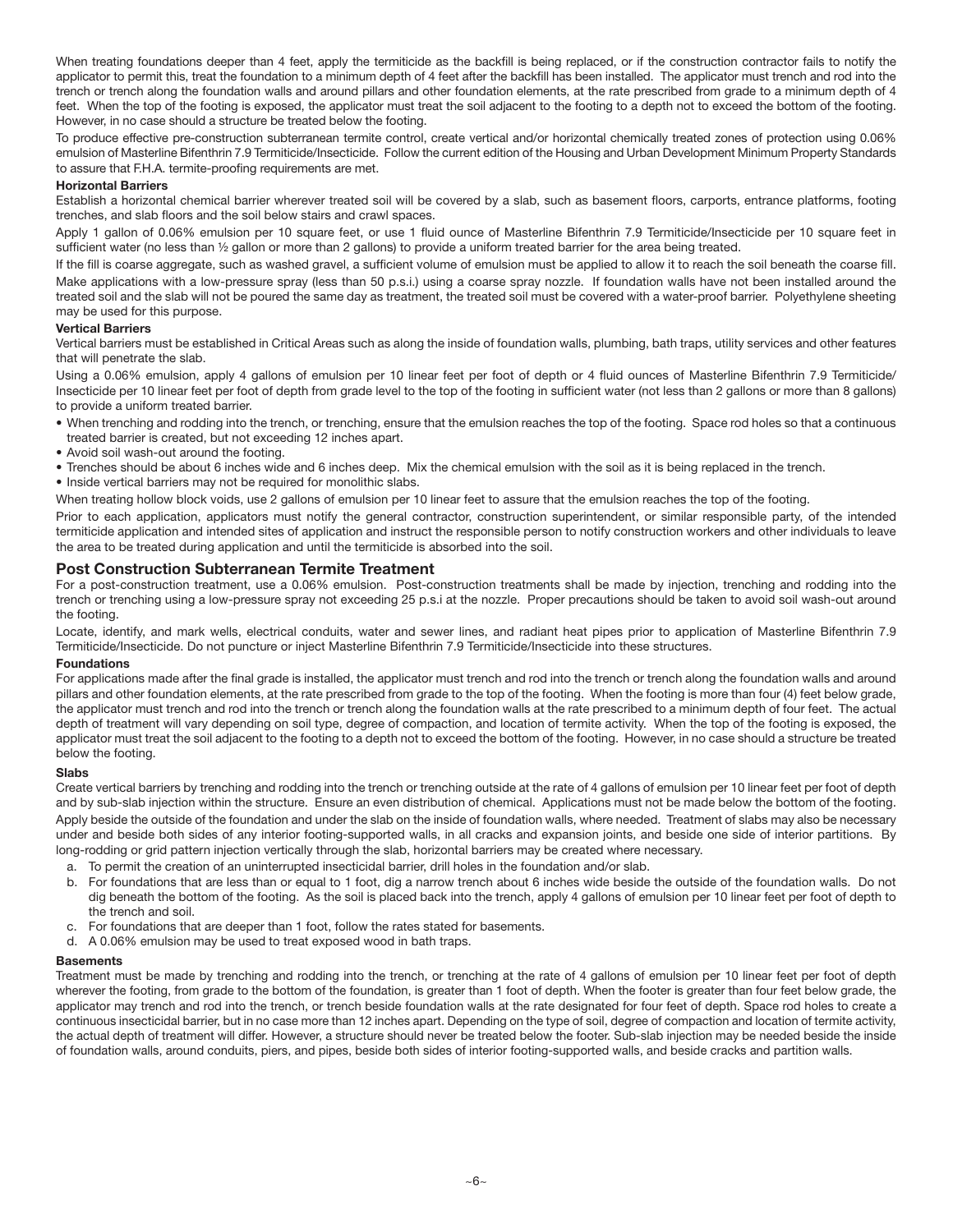**Accessible Crawl Spaces:** For crawl spaces, apply vertical termiticide barriers at the rate of 4 gallons of emulsion per 10 linear feet per foot of depth from grade to the top of the footing, or if the footing is more than 4 feet below grade, to a minimum depth of 4 feet. Apply by trenching and rodding into the trench, or trenching. Treat both sides of foundation and around all piers and pipes. Where physical obstructions such as concrete walkways adjacent to foundation elements prevent trenching, treatment may be made by rodding alone. When soil type and/or conditions make trenching prohibitive, rodding may be used. When the top of the footing is exposed, the applicator must treat the soil adjacent to the footing to a depth not to exceed the bottom of the footing. Read and follow the mixing and use direction section of the label if situations are encountered where the soil will not accept the full application volume.

- 1. Rod holes and trenches must not extend below the bottom of the footing.
- 2. Rod holes must be spaced so as to achieve a continuous termiticide barrier but in no case more than 12 inches apart.
- 3. Trenches must be a minimum of 6 inches deep or to the bottom of the footing, whichever is less, and need not to be wider than 6 inches. When trenching in sloping (tiered) soil, the trench must be stepped to ensure adequate distribution and prevent termiticide from running off. The emulsion must be mixed with the soil as it is replaced in the trench.
- 4. When treating plenums or crawl spaces, turn off the air circulation system of the structure until application has been completed and all termiticide has been absorbed by the soil.

**Inaccessible Crawl Spaces:** For inaccessible interior areas, such as areas where there is insufficient clearance between floor joists and ground surfaces to allow operator access, excavate if possible, and treat according to the instruction for accessible crawl spaces. Otherwise, apply one or a combination of the following two methods.

- 1. To establish a horizontal barrier, apply to the soil surface, 1 gallon of emulsion per 10 square feet overall using a nozzle pressure of less than 25 p.s.i. and a coarse application nozzle (e.g., Delavan® Type RD Raindrop®, RD-7 or larger, or Spraying Systems Co. 8010LP TeeJet® or comparable nozzle). For an area that cannot be reached with the application wand, use one or more extension rods to make the application to the soil. Do not broadcast or powerspray with higher pressures.
- 2. To establish a horizontal barrier, drill through the foundation wall or through the floor above and treat the soil perimeter at a rate of 1 gallon of emulsion per 10 square feet. Drill spacing must be at intervals not to exceed 16 inches. Many states have smaller intervals, so check State regulations which may apply.

When treating plenums and crawl spaces, turn off the air circulation systems of the structure until application has been completed and all termiticide has been absorbed by the soil.

**Masonry Voids:** Drill and treat voids in multiple masonry elements of the structure extending from the structure to the soil in order to create a continuous treatment barrier in the area to be treated. Apply at a rate of 2 gallons of emulsion per 10 linear feet of footing, using a nozzle pressure of less than 25 p.s.i. When using this treatment, access holes must be drilled below the sill plate and should be as close as possible to the footing as is practical. Treatment of voids in block or rubble foundation walls must be closely examined. Applicators must inspect areas of possible runoff as a precaution against application leakage in the treated areas. Some areas may not be treatable or may require mechanical alteration prior to treatment.

All leaks resulting in the deposition of termiticide in locations other than those prescribed on this label must be cleaned up prior to leaving the application site. Do not allow people or pets to contact contaminated areas or to reoccupy the contaminated areas of the structure until the clean-up is completed. Note: When treating behind veneer structures (walls, etc.) take proper care to not drill beyond the veneer. If concrete blocks exist behind the veneer, both can be drilled and treated simultaneously.

Masterline Bifenthrin 7.9 Termiticide/Insecticide may not be used in voids insulated with rigid foam insulation.

**Excavation Technique:** When treating in troublesome areas (e.g., beside fieldstone or rubble walls, beside faulty foundation walls, and around pipes and utility lines leading downward from the structure to a well or pond) apply using the following technique:

- a. Prepare a trench, placing the removed soil into heavy-weight plastic sheeting or similar, water-impermeable material.
- b. Treat the soil with 4 gallons of emulsion per 10 linear feet per foot of depth of the trench. Completely mix the emulsion into the soil exercising care to avoid liquid running off the sheeting.
- c. Place the treated soil back into the trench after it has absorbed the emulsion.

**Attention:** Wear MSHA/NIOSH approved respirator and unvented goggles when applying Masterline Bifenthrin 7.9 Termiticide/Insecticide in a confined area.

## **SPECIFIC PEST CONTROL APPLICATIONS**

**Underground Services** including wires, cables, utility lines, pipes, conduits, etc. Services may be within structures, in right-of-ways or to protect long range (miles) of installations of services.

To prevent attack by termites and ants, apply 0.06 to 0.12% Masterline Bifenthrin 7.9 Termiticide/Insecticide emulsion to the soil. Apply to the bottom of the trench at the rate of 2 gallons of emulsion per 10 linear feet. Let the emulsion be absorbed into the soil. Lay services on the treated soil and cover with about 2 inches of fill soil. Apply another 2 gallons per 10 linear feet over the soil surface to complete the chemical barrier. In wide trenches, only the soil near the services should be treated. A continuous barrier of treated soil surrounding the services must be established.

In cases where the soil will not accept the above labeled volume, 1 gallon of 0.12% Masterline Bifenthrin 7.9 Termiticide/Insecticide may be used per 10 linear feet of trench. Apply both to the bottom of the trench and over the soil on top of the services.

Fill the trench with treated fill soil. Treat the soil where each service sticks out from the ground by trenching/ rodding of not more than 1 to 2 gallons of emulsion into the soil.

**Precautions:** Do not treat electrically active underground services.

**Posts, Poles, and Other Constructions:** Around wooden constructions such as signs, fences and landscape ornamentation an insecticidal barrier can be established by treating with a 0.06% emulsion. Sub-surface injection and gravity-flow through holes in the bottom of the trench, are two treatment methods that can be used on poles and posts that have already been installed. A complete chemical barrier around the pole can be established by treating on all sides. For poles and posts less than six inches in diameter use 1 gallon of emulsion per foot of depth and for larger poles, use 1.5 gallons of emulsion per foot of depth. Apply to a depth of 6 inches below the bottom of the wood. For larger constructions, use 4 gallons per 10 linear feet per foot of depth.

**Treatment of Wood-in-Place for Control of Wood-Infesting Insects: (Localized Areas in Structure)** For the control of listed insects including Termites, Ants, Carpenter Ants, and wood-infesting beetles such as Old House Borer and Powder Post in localized areas of infested wood in and around structures, apply a 0.06% emulsion to voids and galleries in damaged wood and in spaces between wooden members of a structure and between wood and foundations where wood is at risk. Paint on or fan spray applications may also be used. Place plastic sheeting under overhead areas that are spot treated except for soil surfaces in crawl spaces. Areas in which access is difficult may be treated by drilling, and then injecting the emulsion with a crack and crevice injector into the damaged wood or void spaces. This type of application is not intended to be a substitute for soil treatment, mechanical alteration or fumigation to control extensive infestation of wood-infesting insects.

**Termite carton nests in trees or building voids:** To control termite carton nests in trees or building voids inject with a 0.06% emulsion. Multiple injection points to varying depths may be necessary. Carton nest material should be removed from building voids when nests are discovered.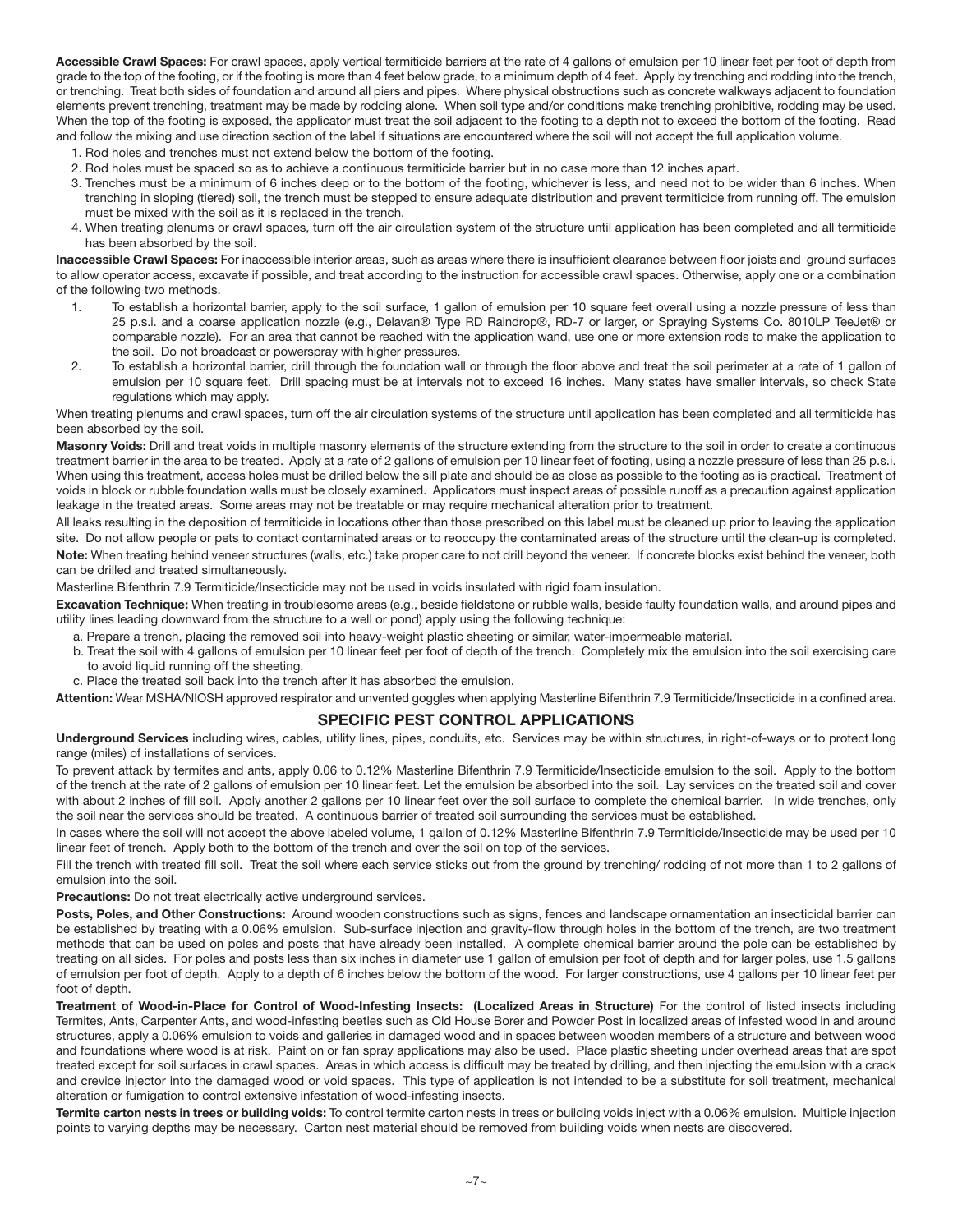**Control of Bees, Wasps, Hornets, and Yellow Jackets Indoors:** To control Bees, Wasp, Hornets, and Yellow-Jackets, apply a 0.06% emulsion. Application should be made in the late evening when insects are at rest. Spray liberally into hiding and breeding places, especially under attic rafters, contacting as many insects as possible. Retreatment may be necessary to achieve and/or maintain control during periods of high pest pressure. Repeat application is necessary only if there are signs of renewed insect activity.

**Important:** Do not apply emulsion until location of heat pipes, ducts, water and sewer lines and electrical conduits are known and identified. Caution must be taken to avoid puncturing and injection into these structural elements. Do not apply into electrical fixtures, switches, or sockets.

In the home, all food processing surfaces and utensils in the treatment area should be covered during treatment or thoroughly washed before re-use. Remove pets, birds, and cover aquariums before spraying. Do not permit humans or pets to contact treated surfaces until the spray has dried.

During any overhead applications to overhead interior areas of structures, cover surfaces below with plastic sheeting or similar materials.

Wear protective clothing, unvented goggles, gloves and respirator, when applying to overhead areas or in poorly ventilated areas. Avoid touching sprayed surfaces until spray has completely dried.

#### **Outside of Structures**

#### **Broadcast Treatment of Wood for the Control of Wood-infesting Insects and Nuisance Pests**

In order to control wood-infesting insects active inside trees, utility poles and/or fence posts, drill to the interior infested cavity and inject a 0.06% emulsion. If treating nuisance pests on the exterior of the structure, apply a 0.06% emulsion with a fan spray using a maximum pressure of 25 p.s.i. and apply just to the point of run-off. To control Bees, Wasps, Hornets, and Yellow-Jackets, direct the spray at nest openings in the ground, bushes, and in cracks and crevices. Saturate nest openings and contact as many insects as possible. Apply in late evening when insects are at rest.

Pests Under Slabs: To control infestations of Arthropods including ants, cockroaches and scorpions living beneath the slab area, drill and inject, or horizontal rodding and then inject 1 gallon of a 0.06% to 0.12% emulsion per 10 square feet or 2 gallons of emulsion per 10 linear feet.

**Formula for Determining the Active Ingredient Content of the Finished Spray Mixture:** The following formula may be used to determine the percent active ingredient that is in the spray tank after mixing Masterline Bifenthrin 7.9 Termiticide/Insecticide:

(7.9%) x (Fl. oz. of Masterline Bifenthrin 7.9

= Percent Active Ingredient of spray mix

Termiticide/Insecticide added to tank) (Gallons of finished spray mix) x (128)

# **LAWNS AND ORNAMENTALS**

#### **Application Instructions**

Masterline Bifenthrin 7.9 Termiticide/Insecticide may be mixed with water and other aqueous carriers for the control of insects and mites on trees, shrubs, foliage plants, non-bearing (perennial crops that will not produce a harvestable raw agricultural commodity during the season of application) fruit and nut trees, and flowers in interiorscapes including hotels, shopping malls, office buildings, etc., and outdoor plantscapes, such as around residential dwellings, parks, institutional buildings, recreational areas, athletic fields and home lawns.

Masterline Bifenthrin 7.9 Termiticide/Insecticide may be tank-mixed with insect growth regulators as well as other pesticides. Observe all precautions and the Directions for Use for each tank mix product. Physical compatibility of Masterline Bifenthrin 7.9 Termiticide/Insecticide may vary with different combinations of products, and local cultural practices. Prepare a small scale (pint or quart jar) test sample for any combination not tested previously. Use the proper proportions of pesticides and water to make sure of the compatibility of the mixture.

#### **Tank Mix Compatibility Testing**

A jar test is recommended prior to tank mixing to ensure compatibility of Masterline Bifenthrin 7.9 Termiticide/ Insecticide and other products. Use a clear glass quart jar with lid and mix the tank mix ingredients in their relative proportions. Always use water from the intended source. Invert the jar containing the mixture several times and observe the mixture for approximately ½ hour. Evaluate the solution for uniformity and stability. If the mixture balls-up, forms flakes, sludges, gels, oily films or layers, or other precipitates, it is not compatible and the tank mix combination should not be used.

#### **Tank Mix Preparation:**

Unless otherwise noted, follow the procedure below to prepare a tank mix:

1) Add wettable powders to tank water

- 2) Agitate
- 3) Add liquids and flowables
- 4) Agitate
- 5) Add emulsifiable concentrates
- 6) Agitate

Formula for Determining the Active Ingredient Content of the Finished Spray Mixture: The following formula may be used to determine the percent active ingredient that is in the spray tank after mixing Masterline Bifenthrin 7.9 Termiticide/Insecticide:

(7.9%) x (Fl. oz. of Masterline Bifenthrin 7.9

Termiticide/Insecticide added to tank) = Percent Active Ingredient of spray mix

(Gallons of finished spray mix) x (128)

**Resistance:** : Some insects may develop resistance to products used repeatedly for control. Because the development of resistance cannot be predicted, the use of this product should conform to resistance management strategies established for the use area. Consult your local or state pest management authorities for details.

If resistance to this product develops in your area, this product, or other products with similar mode of action, may not provide adequate control. If poor performance cannot be attributed to improper application or extreme weather conditions, a resistant strain of insect may be present. If you experience difficulty with control and suspect that resistance is a reasonable cause, immediately consult your local company representative or pest management advisor for the best alternative method of control in your area.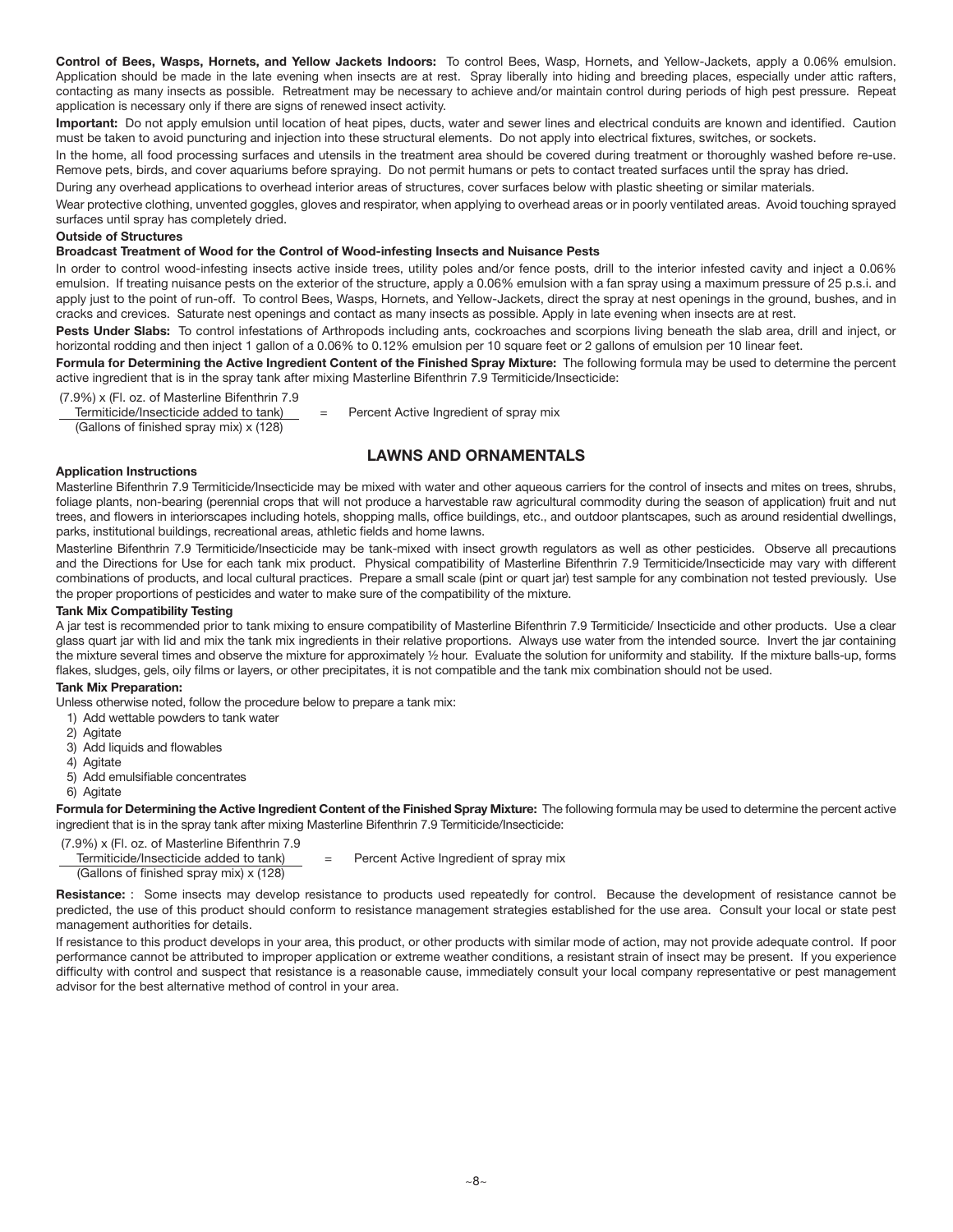In the State of New York, for application uses outdoors on ornamentals and lawns in landscaped areas around residential, institutional, public, commercial and industrial buildings, parks, recreational areas and athletic fields:

#### **The Following Precautionary Measures Must be Obeyed.**

A 100 foot buffer must be maintained between the application site and the waters of the State. A 100 foot buffer is required for all waters except those entirely privately owned with no outlet to State waters. The buffer must consist of well maintained, established vegetation (i.e. grass, etc.) growth and must be maintained to prevent the development of channels.

**In New York State, do make a single repeat application of this product if there are signs of renewed insect activity, but no sooner than two weeks after the first application.**

## **LAWNS**

Apply Masterline Bifenthrin 7.9 Termiticide/Insecticide as a broadcast treatment. For uniform control when applying to dense grass foliage, use volumes of up to 10 gallons per 1,000 square feet.

To ensure control of sub-surface pests, including Mole Crickets, using low volume applications (less than 2 gallons per 1,000 square feet) immediately follow treatment with irrigation of treated area with at least 0.25 inches of water.

#### **Application Rates**

Under typical conditions, the application rates shown in the table below will provide control of the listed pests. Follow the application rates listed in the table below for typical pest pressure. Masterline Bifenthrin 7.9 Termiticide/Insecticide may be applied at up to 1 fl. oz. per 1000 square feet at the discretion of the applicator. Use the higher application rate for maximum residual control.

| Pest                                                                                                                                                                                                                                                                                                            | <b>Application Rate</b>                      | <b>Application Instructions</b>                                                                                                                                                                                                                                                                                                                                                                                                                                                                                                                                                                                                                                                                                                                                                                                                                                                                                                                                                                                                                                                                                                                                                                                                                                                                                                                                                                                                                                                                                                                                                                                                                                                                                                                                                                                                                                                                                                                                                                                                                                                                                                                                                                                                                                                                     |
|-----------------------------------------------------------------------------------------------------------------------------------------------------------------------------------------------------------------------------------------------------------------------------------------------------------------|----------------------------------------------|-----------------------------------------------------------------------------------------------------------------------------------------------------------------------------------------------------------------------------------------------------------------------------------------------------------------------------------------------------------------------------------------------------------------------------------------------------------------------------------------------------------------------------------------------------------------------------------------------------------------------------------------------------------------------------------------------------------------------------------------------------------------------------------------------------------------------------------------------------------------------------------------------------------------------------------------------------------------------------------------------------------------------------------------------------------------------------------------------------------------------------------------------------------------------------------------------------------------------------------------------------------------------------------------------------------------------------------------------------------------------------------------------------------------------------------------------------------------------------------------------------------------------------------------------------------------------------------------------------------------------------------------------------------------------------------------------------------------------------------------------------------------------------------------------------------------------------------------------------------------------------------------------------------------------------------------------------------------------------------------------------------------------------------------------------------------------------------------------------------------------------------------------------------------------------------------------------------------------------------------------------------------------------------------------------|
| Armyworms<br>Cutworms                                                                                                                                                                                                                                                                                           | $0.18 - 0.25$ fl. oz. per<br>1,000 sq. ft.   | For best results, postpone watering (irrigation) or mowing for 24 hours after application.                                                                                                                                                                                                                                                                                                                                                                                                                                                                                                                                                                                                                                                                                                                                                                                                                                                                                                                                                                                                                                                                                                                                                                                                                                                                                                                                                                                                                                                                                                                                                                                                                                                                                                                                                                                                                                                                                                                                                                                                                                                                                                                                                                                                          |
| Sod Webworm                                                                                                                                                                                                                                                                                                     | 1.0 fl. oz. per 1,000                        | Higher treatment rates (up to 1 fluid oz. per 1000 square feet) may be necessary if high pest pressure exists and                                                                                                                                                                                                                                                                                                                                                                                                                                                                                                                                                                                                                                                                                                                                                                                                                                                                                                                                                                                                                                                                                                                                                                                                                                                                                                                                                                                                                                                                                                                                                                                                                                                                                                                                                                                                                                                                                                                                                                                                                                                                                                                                                                                   |
|                                                                                                                                                                                                                                                                                                                 | sq. ft.                                      | grass is maintained taller than 1 inch.                                                                                                                                                                                                                                                                                                                                                                                                                                                                                                                                                                                                                                                                                                                                                                                                                                                                                                                                                                                                                                                                                                                                                                                                                                                                                                                                                                                                                                                                                                                                                                                                                                                                                                                                                                                                                                                                                                                                                                                                                                                                                                                                                                                                                                                             |
| Annual Bluegrass<br>Weevil<br>(Hyperodes)<br>(Adult)<br><b>Banks Grass Mite</b><br><b>Billbugs (Adult)</b><br><b>Black Turfgrass</b><br>Ataenius (Adult)<br>Centipedes<br>Crickets<br>Earwigs<br>Fleas (Adult)<br>Grasshoppers<br>Leafhoppers<br>Mealybugs<br><b>Millipedes</b><br>Mites<br>Pillbugs<br>Sowbugs | $0.25 - 0.5$ fl. oz.<br>per<br>1,000 sq. ft. | Annual Bluegrass Weevil (Hyperodes) adults: Treatment should be timed as they travel into grass away<br>from their overwintering sites. Travel usually begins when Forsythia is in full bloom and concludes when<br>flowering dogwood (Cornus florida) is in full bloom. For additional detailed information, check with your State<br>Cooperative Extension Service.<br>Billbug adults: Treatment should be made when adult billbugs are first noticed in April and May. To optimize<br>treatment, degree day models have been developed. For additional detailed information, check with your<br>State Cooperative Extension Service. Spring treatments for billbug adults will also offer control of over-<br>wintered chinch bugs in temperate climates.<br><b>Black Turfgrass Ataenius adults:</b> To control the first and second generation of black turfgrass ataenius<br>adults, respectively, treatments should take place in May and July. Time the May treatment to coincide with<br>the full bloom stage of Vanhoutte spiraea (Spiraea vanhouttei) and horse chestnut (Aesculus hippocastanum).<br>Time the July treatment to coincide with the blooming Rose of Sharon (Hibiscus syriacus).<br>Mites: Apply in combination with a labeled application rate of a surfactant to achieve optimal control of<br>eriophyid mites. A second application may be needed, five to seven days after the first, to ensure optimal<br>control.                                                                                                                                                                                                                                                                                                                                                                                                                                                                                                                                                                                                                                                                                                                                                                                                                                                    |
| Chinch Bugs                                                                                                                                                                                                                                                                                                     | $0.25 - 0.5$<br>fl. oz. per 1,000<br>sq. ft. | Chinch Bugs: Mostly found in the thatch layer, Chinch bugs infest the base of grass plants. In order to<br>optimize the penetration of the insecticide to location of the chinch bugs, irrigation of the grass prior to<br>treatment may be necessary. If the grass is kept at a long mowing height or if the thatch layer excessive, use<br>higher volume treatments.                                                                                                                                                                                                                                                                                                                                                                                                                                                                                                                                                                                                                                                                                                                                                                                                                                                                                                                                                                                                                                                                                                                                                                                                                                                                                                                                                                                                                                                                                                                                                                                                                                                                                                                                                                                                                                                                                                                              |
|                                                                                                                                                                                                                                                                                                                 | $1.0$ fl. oz. per<br>1,000 sq. ft            | It may be necessary to use higher application rates (up to 1 fluid oz. per 1000 square feet) to control Chinch<br>Bug populations made up of both nymphs and adults in midsummer.                                                                                                                                                                                                                                                                                                                                                                                                                                                                                                                                                                                                                                                                                                                                                                                                                                                                                                                                                                                                                                                                                                                                                                                                                                                                                                                                                                                                                                                                                                                                                                                                                                                                                                                                                                                                                                                                                                                                                                                                                                                                                                                   |
| <b>Crane Flies</b>                                                                                                                                                                                                                                                                                              | 0.5 fl. oz.<br>per 1,000 sq. ft.             | Applications<br>made<br>August<br>mid-season<br>should<br>be<br>$\sim$ $ \sim$<br>February<br>to<br>control<br>early<br>to<br>larvae as they feed on plant crowns. Applications made March - April to late-season larvae may aid in suppression.                                                                                                                                                                                                                                                                                                                                                                                                                                                                                                                                                                                                                                                                                                                                                                                                                                                                                                                                                                                                                                                                                                                                                                                                                                                                                                                                                                                                                                                                                                                                                                                                                                                                                                                                                                                                                                                                                                                                                                                                                                                    |
| Ants<br>Fleas (Larvae)<br><b>Imported Fire Ants</b><br>Japanese Beetle<br>(Adult)<br>Mole Cricket<br>(Adult)<br>Mole Cricket<br>(Nymph)<br>Ticks                                                                                                                                                                | $0.5 - 1.0$<br>fl. oz. per 1,000<br>sq. ft.  | Flea larvae: Flea larvae mature in shaded areas accessible to pets or other animals. When treating these areas<br>use a higher volume treatment so that the insecticide penetrates into the soil. Note: If the lawn area is being<br>treated with Masterline Bifenthrin 7.9 Termiticide/Insecticide at 0.25 fluid ounces per 1000 square feet for adult<br>flea control, then the larval application rate can be accomplished by a two- to four-fold increase in spray volume.<br><b>Imported Fire Ants:</b> For best control use broadcast treatments in combination with mound drenches. This<br>will control present colonies along with foraging workers and newly mated fly-in queens. It is critical either<br>to use high volume treatments or to irrigate prior to application if the soil is dry. Apply 1 fluid oz. per<br>1,000 square feet when using broadcast treatments. For mound drenches, dilute 1 teaspoon of Masterline<br>Bifenthrin 7.9 Termiticide/Insecticide per gallon of water and use 1 to 2 gallons of finished spray per mound<br>using sufficient force to penetrate the top and allow the emulsion to flood ant channels. Treat a four foot<br>diameter around each ant mound. Application should be made in late evening or early morning when it is<br>cooler (65-80°F). Note: A spray rig calibrated to apply 1 fluid oz. per 1,000 square feet of Masterline Bifenthrin<br>7.9 Termiticide/Insecticide in 5 gallons per 1,000 square feet contains the equivalent emulsion (1 teaspoon<br>per gallon) required for fire ant mound drenches in the spray tank.<br><b>Mole Cricket adults:</b> Since the preferred grass areas are subject to constant invasion in early spring by the<br>active adult stage, it can be difficult to maintain control of adult mole crickets. Make treatments as late in the<br>day as possible and follow with up to 0.5 inches of water after treatment. To ensure maximum contact with the<br>insecticide when the soil is dry, irrigate prior to treatment to bring the adult mole crickets closer to the soil surface.<br>To obtain optimal control of potential nymphal populations, the grass areas preferred by adult mole crickets<br>in the spring should be treated immediately prior to peak hatch stage. (See below). |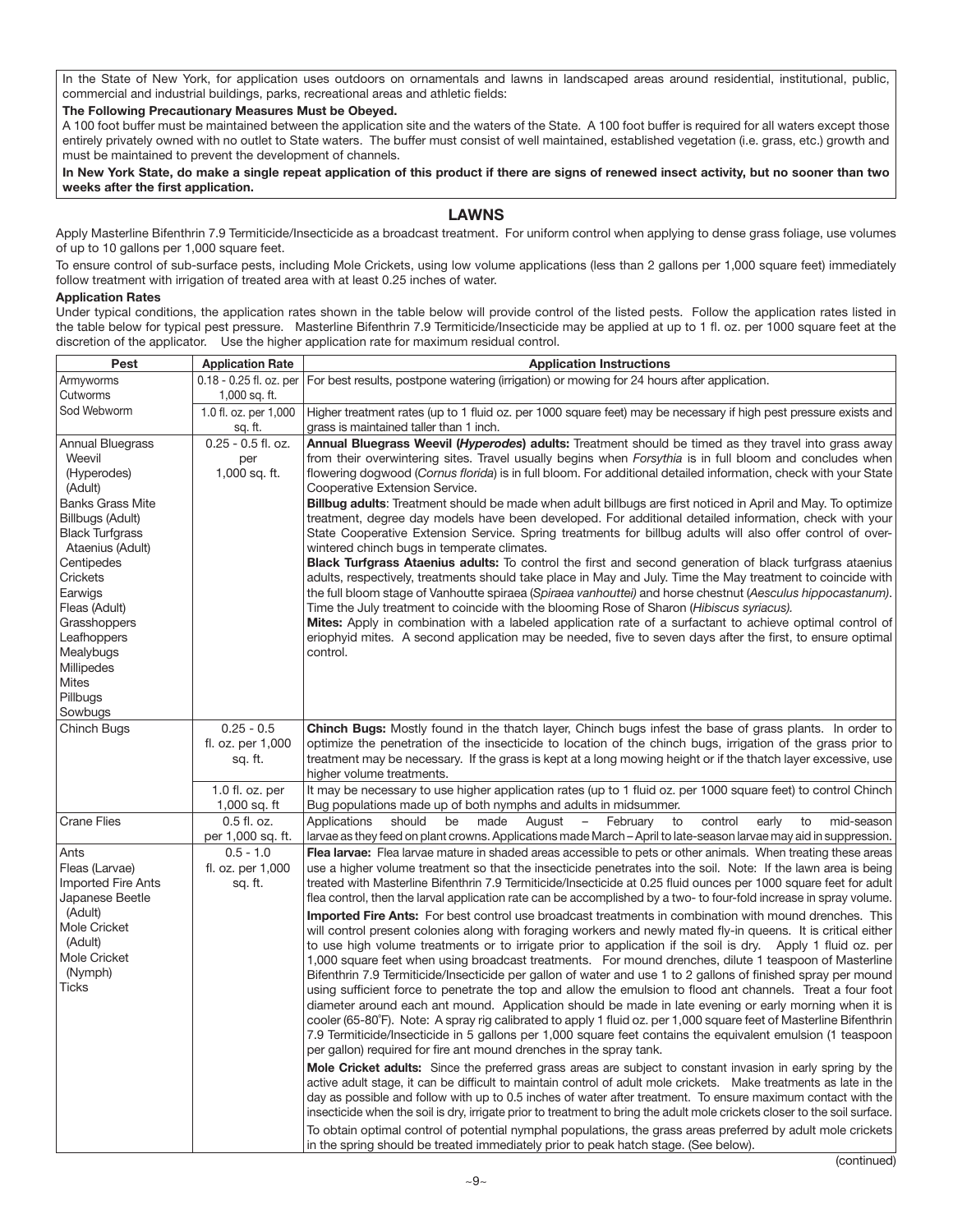(continued)

| Pest | <b>Application Rate</b> | <b>Application Instructions</b>                                                                                                                                                                                                                                                                                                                                                                                                                                                                                                                                                                                                                                                                                                                                               |
|------|-------------------------|-------------------------------------------------------------------------------------------------------------------------------------------------------------------------------------------------------------------------------------------------------------------------------------------------------------------------------------------------------------------------------------------------------------------------------------------------------------------------------------------------------------------------------------------------------------------------------------------------------------------------------------------------------------------------------------------------------------------------------------------------------------------------------|
|      |                         | Mole Cricket nymphs: To obtain optimal control of potential nymphal populations, the grass areas preferred<br>by adult mole crickets in the spring should be treated immediately prior to peak hatch stage. Young nymphs<br>are more vulnerable to insecticidal treatment at this stage because they are close to the soil surface where the<br>insecticide is most effective. Use higher application rates and frequent applications to control larger, more<br>damaging, nymphs later in the year. Make treatments as late in the day as possible and water immediately<br>with up to 0.5 inches of water. To ensure maximum contact with the insecticide when the soil is dry, irrigate<br>prior to treatment to bring the adult mole crickets closer to the soil surface. |
|      |                         | Ticks (including ticks that may transmit Lyme Disease and Rocky Mountain Spotted Fever): Make<br>application to the entire area where contact with ticks may occur. Do not make spot treatments. When<br>applying to areas with heavy leaf litter or dense ground cover use higher spray volumes. To attain and/<br>or sustain control in times of high pest pressure, retreatments may be necessary; retreat only if signs of<br>continued or renewed tick activity are present. Repeat treatments must not be made more often than once<br>per seven days.                                                                                                                                                                                                                  |
|      |                         | <b>Deer ticks (Ixodes sp.)</b> have a four-stage life cycle spanning 2 years. Treat in the late fall and/or early spring<br>to control adult ticks located on brush or grass above the soil surface and in mid to late spring to control<br>larvae and nymphs that live in the soil and leaf litter.                                                                                                                                                                                                                                                                                                                                                                                                                                                                          |
|      |                         | American dog ticks invade suburban settings in areas where residences and dwellings are constructed on<br>former fields or wooded areas. These pests normally gather by paths or roadways where they are likely to<br>find a host. To control tick larvae, nymphs and adults, treatments should take place, as needed, from mid<br>spring to early fall.                                                                                                                                                                                                                                                                                                                                                                                                                      |

**Calculating Dilution Rates:** To determine the proper dilution of Masterline Bifenthrin 7.9 Termiticide/Insecticide that is required to control specific pests, follow the steps below:

1) Determine the target pest requiring the highest application rate for effective control in the **Application Rates** chart.

- 2) Choose the treatment rate in terms of fluid oz. of Masterline Bifenthrin 7.9 Termiticide/Insecticide.
- 3) Determine the dilution volume necessary for the treatment in the **Dilution Chart**.

4) Use the proper amount of Masterline Bifenthrin 7.9 Termiticide/Insecticide that must be mixed in your desired volume of water as shown in the **Dilution Chart**.

For example, to control ticks the **Application Rates** table shows that 0.5 to 1.0 fluid ounces of Masterline Bifenthrin 7.9 Termiticide/Insecticide must be applied per 1,000 square feet. You select an application rate of 1.0 fluid oz. per 1,000 square feet because maximum residual control is desired. Your application volume is approximately 10 gallons per 1,000 sq. ft. Consulting the **Lawn Dilution Chart** reveals that you should dilute 1.0 fluid oz. of Masterline Bifenthrin 7.9 Termiticide/Insecticide in 10 gallons of water.

| <b>Lawn Application Dilution Chart</b> |  |
|----------------------------------------|--|
|                                        |  |

| <b>Application</b><br>Volume | <b>Application</b><br>Rate        | Fluid Ounces* of Masterline Bifenthrin 7.9 Termiticide/Insecticide<br>Diluted to these Volumes of Finished Spray |                          |            |             |
|------------------------------|-----------------------------------|------------------------------------------------------------------------------------------------------------------|--------------------------|------------|-------------|
| Gallons Per 1,000 Sq.<br>Ft. | Fluid Ounces Per 1,000<br>Sq. Ft. | 1 Gallon                                                                                                         | 5 Gallons                | 10 Gallons | 100 Gallons |
| 1.0                          | 0.18                              | 0.18                                                                                                             | 0.90                     | 1.8        | 18.0        |
| 1.0                          | 0.25                              | 0.25                                                                                                             | 1.25                     | 2.5        | 25.0        |
| 1.0                          | 0.5                               | 0.5                                                                                                              | 2.5                      | 5.0        | 50.0        |
| 1.0                          | 1.0                               | 1.0                                                                                                              | 5.0                      | 10.0       | 100.0       |
| 2.0                          | 0.18                              |                                                                                                                  | 0.45                     | 0.90       | 9.0         |
| 2.0                          | 0.25                              | 0.13                                                                                                             | 0.63                     | 1.25       | 12.5        |
| 2.0                          | 0.5                               | 0.25                                                                                                             | 1.25                     | 2.5        | 25.0        |
| 2.0                          | 1.0                               | 0.5                                                                                                              | 2.5                      | 5.0        | 50.0        |
| 3.0                          | 0.18                              |                                                                                                                  | 0.30                     | 0.60       | 6.0         |
| 3.0                          | 0.25                              |                                                                                                                  | 0.42                     | 0.83       | 8.3         |
| 3.0                          | 0.5                               | 0.17                                                                                                             | 0.83                     | 1.67       | 16.7        |
| 3.0                          | 1.0                               | 0.33                                                                                                             | 1.67                     | 3.33       | 33.3        |
| 4.0                          | 0.18                              |                                                                                                                  | 0.23                     | 0.45       | 4.5         |
| 4.0                          | 0.25                              |                                                                                                                  | 0.31                     | 0.63       | 6.3         |
| 4.0                          | 0.5                               | 0.13                                                                                                             | 0.63                     | 1.25       | 12.5        |
| 4.0                          | 1.0                               | 0.25                                                                                                             | 1.25                     | 2.5        | 25.0        |
| 5.0                          | 0.18                              |                                                                                                                  | 0.18                     | 0.36       | 3.6         |
| 5.0                          | 0.25                              |                                                                                                                  | 0.25                     | 0.5        | 5.0         |
| 5.0                          | 0.5                               | 0.1                                                                                                              | 0.5                      | 1.0        | 10.0        |
| 5.0                          | 1.0                               | 0.2                                                                                                              | 1.0                      | 2.0        | 20.0        |
| 10.0                         | 0.18                              |                                                                                                                  | $\overline{\phantom{a}}$ | 0.18       | 1.8         |
| 10.0                         | 0.25                              |                                                                                                                  | 0.13                     | 0.25       | 2.5         |
| 10.0                         | 0.5                               |                                                                                                                  | 0.25                     | 0.5        | 5.0         |
| 10.0                         | 1.0                               | 0.1                                                                                                              | 0.5                      | 1.0        | 10.0        |

\*To convert to milliliters, multiply by 29.57

1 fluid ounce =  $29.57$  ml = 2 tablespoons = 6 teaspoons

Do not use household utensils to measure Masterline Bifenthrin 7.9 Termiticide/Insecticide.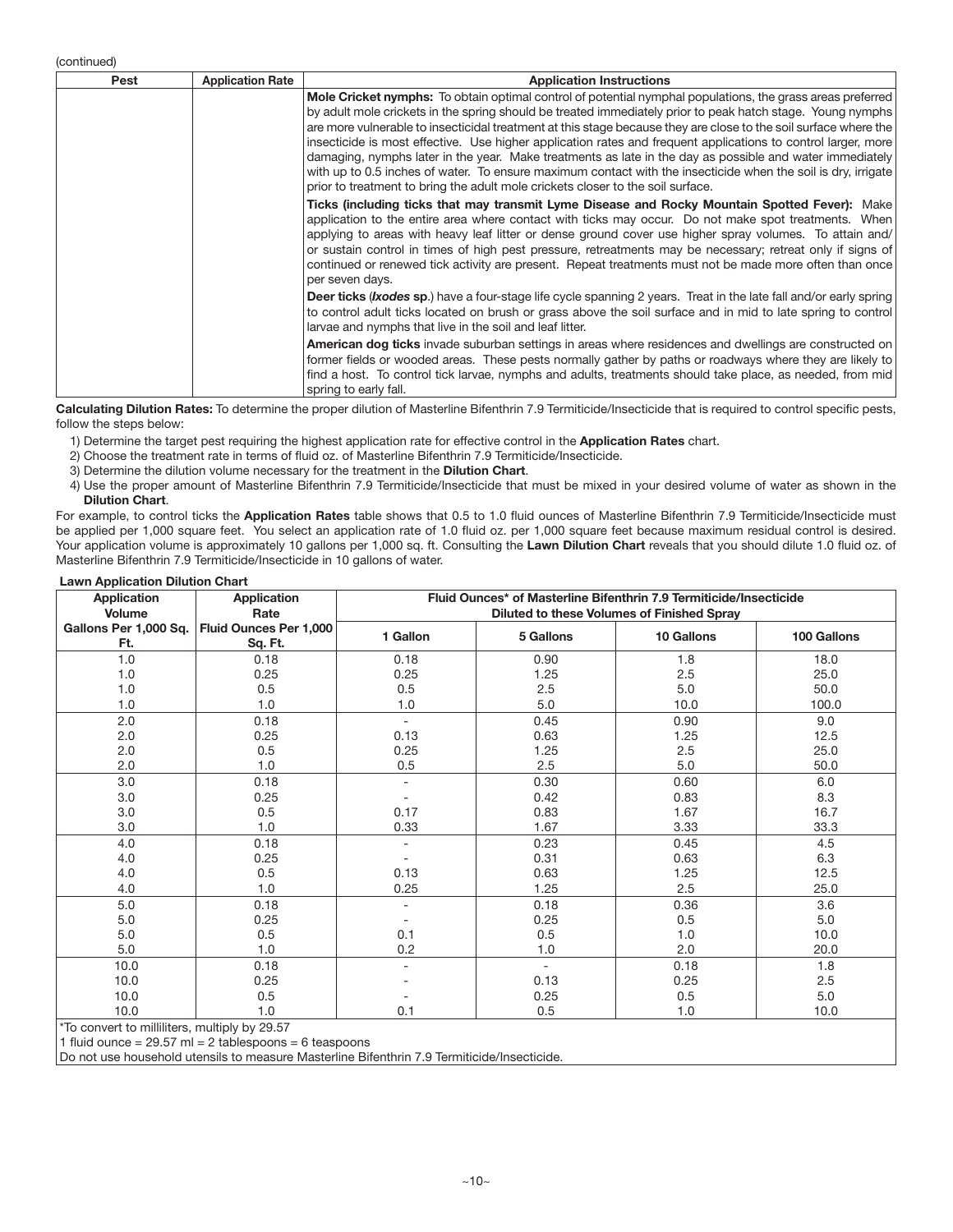# **ORNAMENTALS AND TREES**

Masterline Bifenthrin 7.9 Termiticide/Insecticide is for use on trees, shrubs, ground covers, bedding plants, and foliage plants. Treat with 0.125 to 1.0 fl. oz. of Masterline Bifenthrin 7.9 Termiticide/Insecticide per 1,000 square feet or 5.4 to 43.5 fl. oz. per 100 gallons. Masterline Bifenthrin 7.9 Termiticide/ Insecticide may be diluted and used in different volumes of water as long as the maximum label rate (1.0 fluid oz. per 1,000 square feet or 43.5 fl. oz. per 100 gallons) is not exceeded. If diluted with water or other carriers, Masterline Bifenthrin 7.9 Termiticide/Insecticide may be applied through low volume application equipment as long as the maximum label rate (1.0 fluid oz. per 1,000 square feet or 43.5 fl. oz. per 100 gallons) is not exceeded.

Treat as a full coverage foliar spray using the stated application rate. If pest pressure and density of foliage increases, repeat treatments using higher rates may be needed to reach the desired control. Repeat treatments must not be made more often than once per 7 days.

Before application to entire planting, test treat a small number of plants and watch for signs of sensitivity. Some plant species may be sensitive to the final spray solution.

To avoid or delay pest resistance, it is recommended to use an alternate class of pesticide in any application program.

**Calculating Dilution Rates:** To determine the proper dilution of Masterline Bifenthrin 7.9 Termiticide/Insecticide that is required to control specific pests, follow the steps below:

1) Determine the target pest requiring the highest application rate for effective control in the **Application Rates** chart.

2) Choose the treatment rate in terms of fluid oz. of Masterline Bifenthrin 7.9 Termiticide/Insecticide.

- 3) Determine the dilution volume necessary for the treatment in the **Dilution Chart.**
- 4) Use the proper amount of Masterline Bifenthrin 7.9 Termiticide/Insecticide that must be mixed in your desired volume of water as shown in the **Dilution Chart.**

For example, to control black vine weevil adults on rhododendron, the **Application Rates** table shows that 0.25 to 0.5 fluid ounces of Masterline Bifenthrin 7.9 Termiticide/Insecticide must be applied per 1,000 square feet. You select an application rate of 0.5 fluid oz. per 1,000 square feet because maximum residual control is desired. Your application volume is approximately 300 gallons per acre, which is equivalent to 6.9 gallons per 1,000 square feet. Consulting the **Ornamental Dilution Chart** reveals that you should dilute 0.72 fluid oz. of Masterline Bifenthrin 7.9 Termiticide/Insecticide in 10 gallons of water.

#### **Ornamental Application Dilution Chart**

|                 | <b>Application Volume</b><br><b>Gallons Per</b> | <b>Application Rate</b><br>Fl. oz. per | Fluid Ounces* of Masterline Bifenthrin 7.9 Termiticide/Insecticide<br>Diluted to these Volumes of Finished Spray |           |            |             |
|-----------------|-------------------------------------------------|----------------------------------------|------------------------------------------------------------------------------------------------------------------|-----------|------------|-------------|
| $1,000$ sq. ft. | Acre                                            | $1,000$ sq. ft.                        | 1 Gallon                                                                                                         | 5 Gallons | 10 Gallons | 100 Gallons |
| 2.3             | 100                                             | 0.125                                  |                                                                                                                  | 0.27      | 0.54       | 5.4         |
| 2.3             | 100                                             | 0.25                                   | 0.11                                                                                                             | 0.54      | 1.08       | 10.8        |
| 2.3             | 100                                             | 0.5                                    | 0.22                                                                                                             | 1.09      | 2.17       | 21.7        |
| 2.3             | 100                                             | 1.0                                    | 0.44                                                                                                             | 2.17      | 4.35       | 43.5        |
| 4.6             | 200                                             | 0.125                                  |                                                                                                                  | 0.14      | 0.27       | 2.7         |
| 4.6             | 200                                             | 0.25                                   |                                                                                                                  | 0.27      | 0.54       | 5.4         |
| 4.6             | 200                                             | 0.5                                    | 0.11                                                                                                             | 0.54      | 1.09       | 10.9        |
| 4.6             | 200                                             | 1.0                                    | 0.22                                                                                                             | 1.09      | 2.17       | 21.7        |
| 6.9             | 300                                             | 0.125                                  |                                                                                                                  |           | 0.18       | 1.8         |
| 6.9             | 300                                             | 0.25                                   |                                                                                                                  | 0.18      | 0.36       | 3.6         |
| 6.9             | 300                                             | 0.5                                    |                                                                                                                  | 0.36      | 0.72       | 7.2         |
| 6.9             | 300                                             | 1.0                                    | 0.15                                                                                                             | 0.72      | 1.45       | 14.5        |

\*To convert fluid ounces to milliliters, multiply by 29.57

300 gallons per acre is a typical application volume for landscape ornamental applications.

1 fluid ounce =  $29.57$  ml = 2 tablespoons = 6 teaspoons

Do not use household utensils to measure Masterline Bifenthrin 7.9 Termiticide/Insecticide.

In the State of New York, for application uses outdoors on ornamentals and lawns in landscaped areas around residential, institutional, public, commercial and industrial buildings, parks, recreational areas and athletic fields:

#### **The Following Precautionary Measures Must be Obeyed.**

A 100 foot buffer must be maintained between the application site and the waters of the State. A 100 foot buffer is required for all waters except those entirely privately owned with no outlet to State waters. The buffer must consist of well maintained, established vegetation (i.e. grass, etc.) growth and must be maintained to prevent the development of channels.

In New York State, do make a single repeat application of this product if there are signs of renewed insect activity, but no sooner than two weeks after the first application.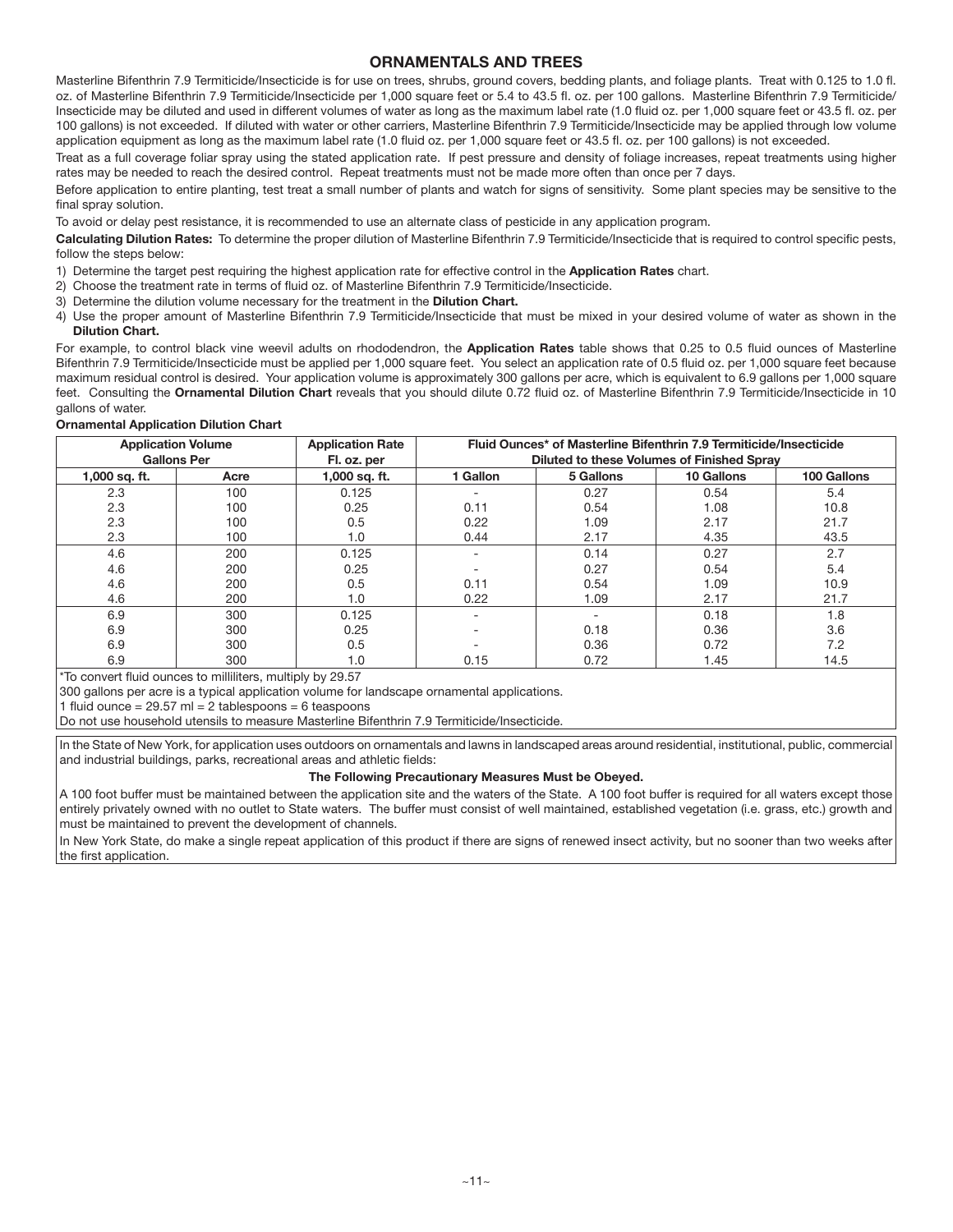## **Application Rates**

Under typical conditions, the application rates in the table below will offer optimal control of the listed pests. Masterline Bifenthrin 7.9 Termiticide/ Insecticide may be applied at up to 1 fl. oz. per 1000 square feet (43.5 oz. per 100 gallons) at the discretion of the applicator. When maximum residual control is preferred, use the higher treatment rates.

| Pest                                                                                                                                                                                                                                                                                                                                                                                                                                                                                                                                                                                                                                                                                                                                                                                                                                                                                        | <b>Application Rate</b>                                                             | <b>Application Instructions</b>                                                                                                                                                                                                                                                                                                                                                                                                                                                                                                                                                                                                                                                                                                                                                                       |
|---------------------------------------------------------------------------------------------------------------------------------------------------------------------------------------------------------------------------------------------------------------------------------------------------------------------------------------------------------------------------------------------------------------------------------------------------------------------------------------------------------------------------------------------------------------------------------------------------------------------------------------------------------------------------------------------------------------------------------------------------------------------------------------------------------------------------------------------------------------------------------------------|-------------------------------------------------------------------------------------|-------------------------------------------------------------------------------------------------------------------------------------------------------------------------------------------------------------------------------------------------------------------------------------------------------------------------------------------------------------------------------------------------------------------------------------------------------------------------------------------------------------------------------------------------------------------------------------------------------------------------------------------------------------------------------------------------------------------------------------------------------------------------------------------------------|
| <b>Bagworms</b><br>Cutworms<br>Elm Leaf Beetles<br>Fall Webworms<br><b>Gypsy Moth Caterpillars</b><br>Lace Bugs<br>Leaf Feeding<br>Caterpillars<br><b>Tent Caterpillars</b>                                                                                                                                                                                                                                                                                                                                                                                                                                                                                                                                                                                                                                                                                                                 | 0.125 - 0.25 fl. oz.<br>per 1,000 sq. ft.<br>$(5.4 - 10.8$ fl. oz.<br>per 100 gal.) | Bagworms: For optimum control treat when larvae have started to hatch and are<br>young, directing spray to contact as many larvae as possible.                                                                                                                                                                                                                                                                                                                                                                                                                                                                                                                                                                                                                                                        |
|                                                                                                                                                                                                                                                                                                                                                                                                                                                                                                                                                                                                                                                                                                                                                                                                                                                                                             | $0.25 - 0.5$ fl. oz.                                                                |                                                                                                                                                                                                                                                                                                                                                                                                                                                                                                                                                                                                                                                                                                                                                                                                       |
| Adelgids<br>Ants<br>Aphids<br><b>Bees</b><br>Beet Armyworm<br><b>Beetles</b><br><b>Black Vine Weevil</b><br>(Adults)<br><b>Brown Soft Scales</b><br><b>Broad Mites</b><br><b>Budworms</b><br>California Red Scale<br>(Crawlers)<br>Centipedes<br>Cicadas<br><b>Citrus Thrips</b><br><b>Clover Mites</b><br>Crickets<br>Diaprepes (Adults)<br>Earwigs<br>European Red Mite<br><b>Flea Beetles</b><br>Fungus Gnats (Adults)<br>Grasshoppers<br>Japanese Beetle (Adult)<br>Leafhoppers<br>Leafrollers<br>Mealybugs<br>Millipedes<br><b>Mites</b><br>Mosquitoes<br>Orchid Weevil<br>Pillbugs<br><b>Pine Needle Scales</b><br>(Crawlers)<br>Plant Bugs (Including<br>Lygus spp.)<br><b>Psyllids</b><br>San Jose Scales<br>(Crawlers)<br>Scropions<br>Sowbugs<br><b>Spider Mites</b><br>Spiders<br>Spittlebugs<br><b>Thrips</b><br><b>Tip Moths</b><br>Treehoppers<br><b>Twig Borers</b><br>Wasps | per 1,000 sq. ft.<br>$(10.8 - 21.7$ fl. oz.<br>per 100 gal.)                        | Beetles, Scale Crawlers, Twig Borers, and Weevils: Apply to plant foliage; also<br>treat trunks, stems and twigs.                                                                                                                                                                                                                                                                                                                                                                                                                                                                                                                                                                                                                                                                                     |
| Weevils<br>Whiteflies                                                                                                                                                                                                                                                                                                                                                                                                                                                                                                                                                                                                                                                                                                                                                                                                                                                                       |                                                                                     |                                                                                                                                                                                                                                                                                                                                                                                                                                                                                                                                                                                                                                                                                                                                                                                                       |
| Imported Fire Ants**<br>Leafminers<br>Pecan Leaf Scorch Mite<br><b>Pine Shoot Beetle</b><br>(Adults)<br><b>Spider Mites</b>                                                                                                                                                                                                                                                                                                                                                                                                                                                                                                                                                                                                                                                                                                                                                                 | 0.5 - 1.0 fl. oz.<br>per 1,000 sq. ft.<br>(21.7 - 43.5 fl. oz.<br>per 100 gal.)     | Spider Mites: Apply during spring and summer for most effective control of<br>twospotted spider mites. During mid- to late-summer it may be necessary to make<br>more frequent treatments, possibly at higher rates to achieve suitable control.<br>Control may be enhanced by adding a surfactant or horticultural oil or by combining<br>Masterline Bifenthrin 7.9 Termiticide/Insecticide with other products registered to<br>control mites. Applications of Masterline Bifenthrin 7.9 Termiticide/Insecticide may<br>be alternated with chemicals offering other modes of action in programs that are<br>designed to manage resistance by twospotted spider mites. For recommendations<br>on resistance management in your region check with your local Cooperative<br><b>Extension Service.</b> |

\*\*For foraging ants.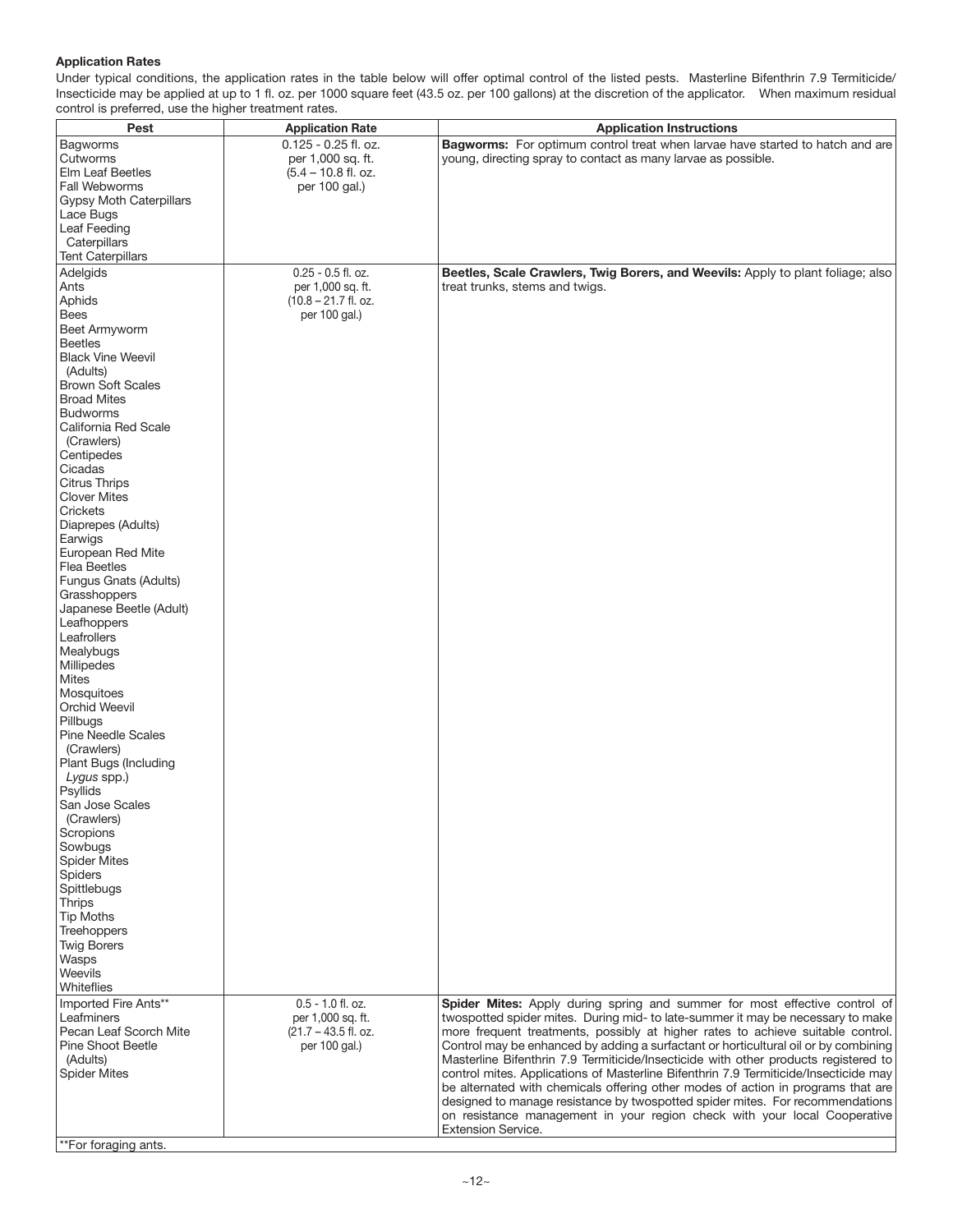## **PEST CONTROL ON OUTSIDE SURFACES AND AROUND BUILDINGS**

Apply Masterline Bifenthrin 7.9 Termiticide/Insecticide to outside surfaces of buildings including exterior siding, foundations, porches, window frames, eaves, patios, garages, refuse dumps, lawns such as grass areas adjacent or around private homes, duplexes, townhouses, condominiums, house trailers, apartment complexes, carports, garages, fence lines, storage sheds, barns, and other residential and non-commercial structures, soil, trunks of woody ornamentals and other areas where pests congregate or have been seen.

#### **Pests controlled:**

| Ants                  | <b>Clover Mites</b> | Grasshoppers       | Silverfish          |
|-----------------------|---------------------|--------------------|---------------------|
| <b>Carpenter Ants</b> | Crickets            | Hornets            | Sod Webworms        |
| Fire Ants             | Cutworms            | Japanese Beetles*  | Sowbugs (Pillbugs)  |
| Armyworms             | Dichondra Flea      | Midges             | <b>Spider Mites</b> |
| <b>Bees</b>           | <b>Beetles</b>      | <b>Millipedes</b>  | Spiders (including  |
| Beetles*              | Earwigs             | <b>Mosquitoes</b>  | <b>Black Widow</b>  |
| <b>Biting Flies</b>   | Elm Leaf Beetles    | Moths              | Spiders)            |
| Boxelder Bugs         | Firebrats           | Roaches            | Springtails         |
| Centipedes            | Fleas               | <i>(including)</i> | Ticks (including    |
| Chiggers              | <b>Flies</b>        | Cockroaches)       | Brown Dog Ticks)    |
| Chinch Buas           | Gnats               | Scorpions          | Wasps               |

\* Not for use in California.

Do not apply directly to impervious horizontal surfaces such as sidewalks, driveways, and patios except as a spot or crack and crevice treatment. During application, do not allow pesticide to enter or run off into storm drains, drainage ditches, gutters or surface waters.

#### **Additional Application Restrictions for Residential Outdoor Surface and Space Sprays:**

All outdoor applications, if permitted elsewhere on this label, must be limited to spot or crack-and-crevice treatments only, except for the following permitted uses, if allowed elsewhere on this label:

1.Application to soil or vegetation, as listed on this label, around structures;

- 2.Applications to lawns, turf, and other vegetation, as listed on this label;
- 3.Applications to the side of a building up to a maximum height of 3 feet above grade;
- 4.Applications to the underside of eaves, soffits, doors, or windows permanently protected from rainfall by a covering, overhang, awning, or other structure;
- 5.Applications around potential pest entry points into buildings, when limited to a surface band not to exceed one inch in width;
- 6.Applications made through the use of a coarse, low pressure spray to only those portions of surfaces that are directly above bare soil, lawn, turf, mulch, or other vegetation, as listed on this label, and not over an impervious surface, drainage or other condition that could result in runoff into storm drains, drainage ditches, gutters, or surface waters, in order to control occasional invaders or aggregating pests.

#### **Application**

Use a 0.02 to 0.06% dilution to spray outside surfaces of buildings. Use a spray volume of up to 10 gallons of dilution per 1,000 square feet. Use higher application volumes if vegetation or landscape materials are dense.

Mixing Directions: For 0.02% suspension, mix 0.33 fluid oz. of Masterline Bifenthrin 7.9 Termiticide/Insecticide per gallon of water. For 0.06% suspension, mix 1 fluid oz. Masterline Bifenthrin 7.9 Termiticide/Insecticide per gallon of water (1 fluid oz. = 2 tablespoons). Do not use household utensils to measure Masterline Bifenthrin 7.9 Termiticide/Insecticide. Use the higher rates for heavy pest infestation, quicker knockdown or longer residual control. Retreatment may be necessary to achieve and/or maintain control during periods of high pest pressure. Repeat application only if there are signs of renewed insect activity. Repeat application limited to once per seven days.

Perimeter Treatment: Treat a band of soil and vegetation 6 to 10 feet wide around and next to the structure and the foundation of the structure to a height of 2 to 3 feet. Use 0.33 to 1.0 fluid oz. of Masterline Bifenthrin 7.9 Termiticide/Insecticide per 1,000 square feet in enough water to provide sufficient coverage (refer to **Perimeter Application Dilution Chart**).

**For Ant and Fire Ant Mounds use Masterline Bifenthrin 7.9 Termiticide/Insecticide 0.06% dilution as Drench Method:** Use 1-2 gallons of dilution for each mound area. Sprinkle the mound until wet and apply to a 4 foot diameter circle around the mound. For mounds larger than 12", use a higher volume. Applications should be made in cool weather, such as in early morning or late evening hours, not in the heat of the day.

**Mosquito Control:** To control mosquitoes around buildings, landscapes, and lawns, dilute 0.33 to 1.0 fl. oz. of Masterline Bifenthrin 7.9 Termiticide/Insecticide per gallon of water and apply at the rate of one gallon of dilution per 1,000 square feet as a general spray. Masterline Bifenthrin 7.9 Termiticide/Insecticide may be diluted at lower concentrations and applied at higher volumes to ensure the proper amount of product per area (refer to the **Ornamental or Perimeter Application Dilution Charts**).

**Calculating Dilution Rates:** The following steps should be taken to determine the appropriate dilution of Masterline Bifenthrin 7.9 Termiticide/Insecticide that is required to control specific pests:

- 1) Select an application rate in terms of fluid oz. of Masterline Bifenthrin 7.9 Termiticide/Insecticide.
- 2) Determine your application volume and amount of spray mix you want to prepare in the **Dilution Chart**.
- 3) Use the **Dilution Chart** to determine the appropriate volume of Masterline Bifenthrin 7.9 Termiticide/Insecticide that must be mixed in your desired volume of water.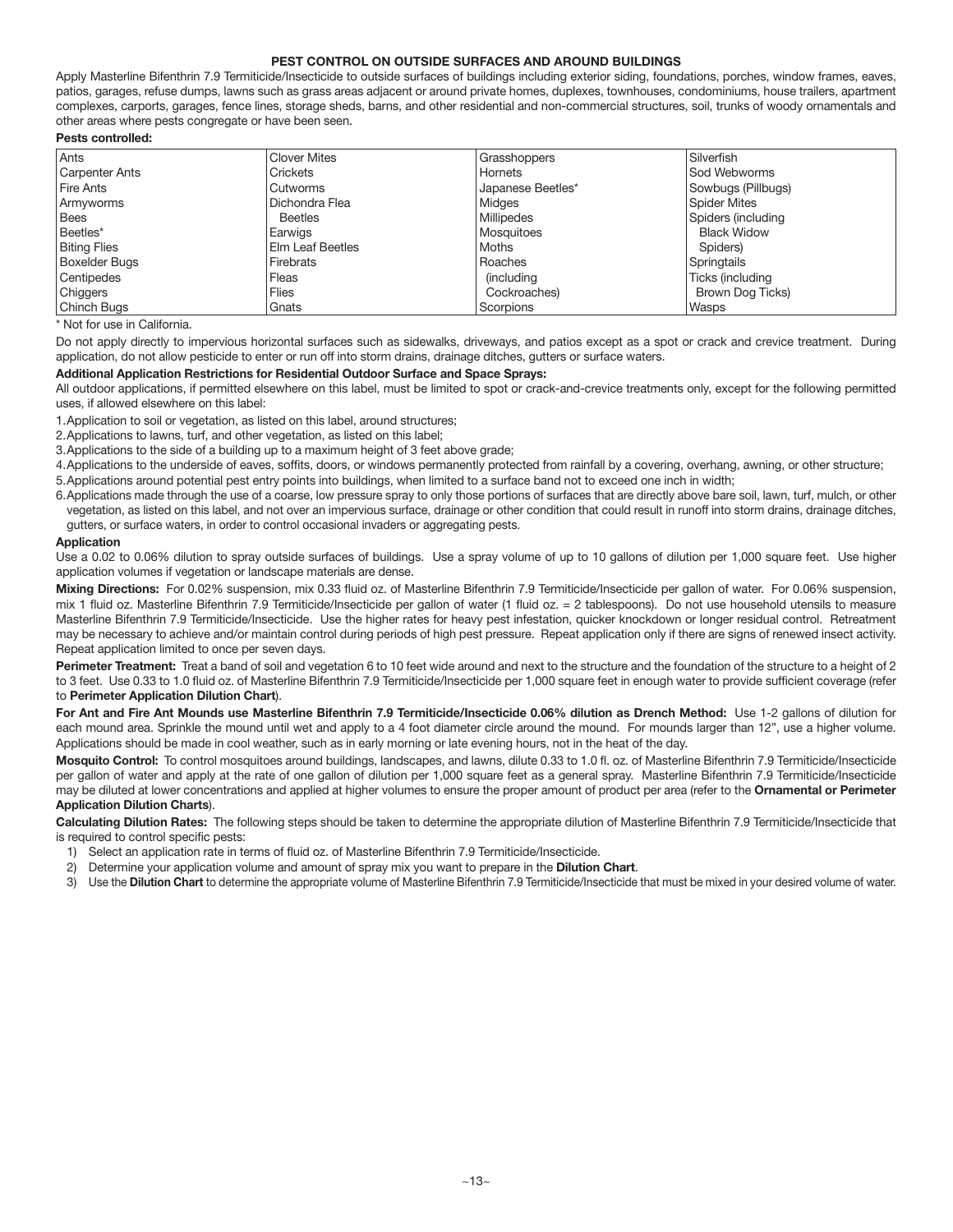## **Perimeter Application Dilution Chart**

| <b>Application Volume</b> | <b>Application Rate Fluid</b> | Fluid Ounces* of Masterline Bifenthrin 7.9 Termiticide/Insecticide |           |            |             |
|---------------------------|-------------------------------|--------------------------------------------------------------------|-----------|------------|-------------|
| <b>Gallons Per</b>        | <b>Ounces Per</b>             | Diluted to these Volumes of Finished Spray                         |           |            |             |
| 1,000 Sq. Ft.             | 1000 sq. ft.                  | 1 Gallon                                                           | 5 Gallons | 10 Gallons | 100 Gallons |
|                           | 0.33                          | 0.33                                                               | 1.67      | 3.3        | 33.3        |
|                           | 0.5                           | 0.5                                                                | 2.5       | 5.0        | 50.0        |
|                           | 0.67                          | 0.67                                                               | 3.33      | 6.7        | 66.7        |
|                           | 0.75                          | 0.75                                                               | 3.75      | 7.5        | 75.0        |
|                           | 1.0                           | 1.0                                                                | 5.0       | 10.0       | 100.0       |
| $\overline{c}$            | 0.33                          | 0.17                                                               | 0.83      | 1.65       | 16.5        |
| $\sqrt{2}$                | 0.5                           | 0.25                                                               | 1.25      | 2.5        | 25.0        |
| $\overline{c}$            | 0.67                          | 0.33                                                               | 1.67      | 3.35       | 33.5        |
| $\overline{\mathbf{c}}$   | 0.75                          | 0.38                                                               | 1.88      | 3.75       | 37.5        |
| 2                         | 1.0                           | 0.5                                                                | 2.5       | 5.0        | 50.0        |
| 3                         | 0.33                          | 0.11                                                               | 0.55      | 1.10       | 11.0        |
| 3                         | 0.5                           | 0.17                                                               | 0.83      | 1.67       | 16.7        |
| 3                         | 0.67                          | 0.22                                                               | 1.11      | 2.23       | 22.3        |
| 3                         | 0.75                          | 0.25                                                               | 1.25      | 2.5        | 25.0        |
| 3                         | 1.0                           | 0.33                                                               | 1.67      | 3.33       | 33.3        |
| 4                         | 0.33                          | $\blacksquare$                                                     | 0.42      | 0.83       | 8.3         |
|                           | 0.5                           | 0.13                                                               | 0.63      | 1.25       | 12.5        |
|                           | 0.67                          | 0.17                                                               | 0.84      | 1.67       | 16.7        |
|                           | 0.75                          | 0.19                                                               | 0.94      | 1.88       | 18.8        |
| 4                         | 1.0                           | 0.25                                                               | 1.25      | 2.5        | 25.0        |
| $\overline{5}$            | 0.33                          |                                                                    | 0.33      | 0.67       | 6.7         |
| 5                         | 0.5                           | 0.1                                                                | 0.5       | 1.0        | 10.0        |
| 5                         | 0.67                          | 0.13                                                               | 0.67      | 1.33       | 13.3        |
| 5                         | 0.75                          | 0.15                                                               | 0.75      | 1.5        | 15.0        |
| 5                         | 1.0                           | 0.2                                                                | 1.0       | 2.0        | 20.0        |
| 10                        | 0.33                          |                                                                    | 0.17      | 0.33       | 3.3         |
| 10                        | 0.5                           |                                                                    | 0.25      | 0.5        | 5.0         |
| 10                        | 0.67                          |                                                                    | 0.33      | 0.67       | 6.7         |
| 10                        | 0.75                          |                                                                    | 0.38      | 0.75       | 7.5         |
| 10<br>$\sim$ $\sim$       | 1.0                           | 0.1                                                                | 0.5       | 1.0        | 10.0        |

\*To convert fluid ounce to milliliters, multiply by 29.57

1 fluid  $oz = 29.57$  ml = 2 tablespoons = 6 teaspoons

Do not use household utensils to measure Masterline Bifenthrin 7.9 Termiticide/Insecticide.

# **INDOOR USE**

Masterline Bifenthrin 7.9 Termiticide/Insecticide may be used for residual pest control in buildings and structures and on modes of transport. For control of ants, bees, beetles, boxelder bugs, carpet beetles, centipedes, clothes moths, cockroaches, crickets, earwigs, firebrats, flies, gnats, midges, millipedes, pillbugs, scorpions, silverfish, sowbugs, spiders, ticks and wasps.

In the home, all food processing surfaces and utensils should be covered during treatment or thoroughly washed before reuse. Exposed food should be covered or removed. Do not permit humans or pets to contact treated surfaces until the spray has dried. During any overhead applications to overhead interior areas of structures, cover surfaces below with plastic sheeting or similar materials.

#### **Application**

Apply to areas where pests hide. These areas include baseboards, corners, storage areas, closets, around water pipes, doors and windows, attics and eaves, behind and under refrigerators, cabinets, sinks, furnaces, stoves, the underside of shelves, drawers and similar areas. Treat with a lowpressure spray (25 p.s.i. or less), coarse, crack and crevice, pinstream, spot or with a paint brush. Pay close attention to cracks and crevices. Not for use as a space spray.

**Mixing Directions:** Prepare a dilution of Masterline Bifenthrin 7.9 Termiticide/Insecticide for spray or brush application. See mixing directions in **Pest Control on Outside Surfaces and Around Buildings** section (page 13).

- Fill sprayer with the required amount of water.
- Add Masterline Bifenthrin 7.9 Termiticide/Insecticide.
- Close sprayer and shake to ensure proper mixing.
- Prepare only the amount of solution necessary for treatment.

In order to achieve and/or maintain control in times of high pest pressure, retreatment may be needed. Repeat application should only take place if there are signs of renewed insect activity and must not exceed one application per 7 days.

Application Rates: For 0.02% suspension, mix 0.33 fluid oz. of Masterline Bifenthrin 7.9 Termiticide/Insecticide per gallon of water. For 0.06% suspension, mix 1 fluid oz. Masterline Bifenthrin 7.9 Termiticide/Insecticide per gallon of water (1 fluid oz. = 2 tablespoons). Do not use household utensils to measure Masterline Bifenthrin 7.9 Termiticide/Insecticide. Use the higher rates for heavy pest infestation, quicker knockdown or longer residual control.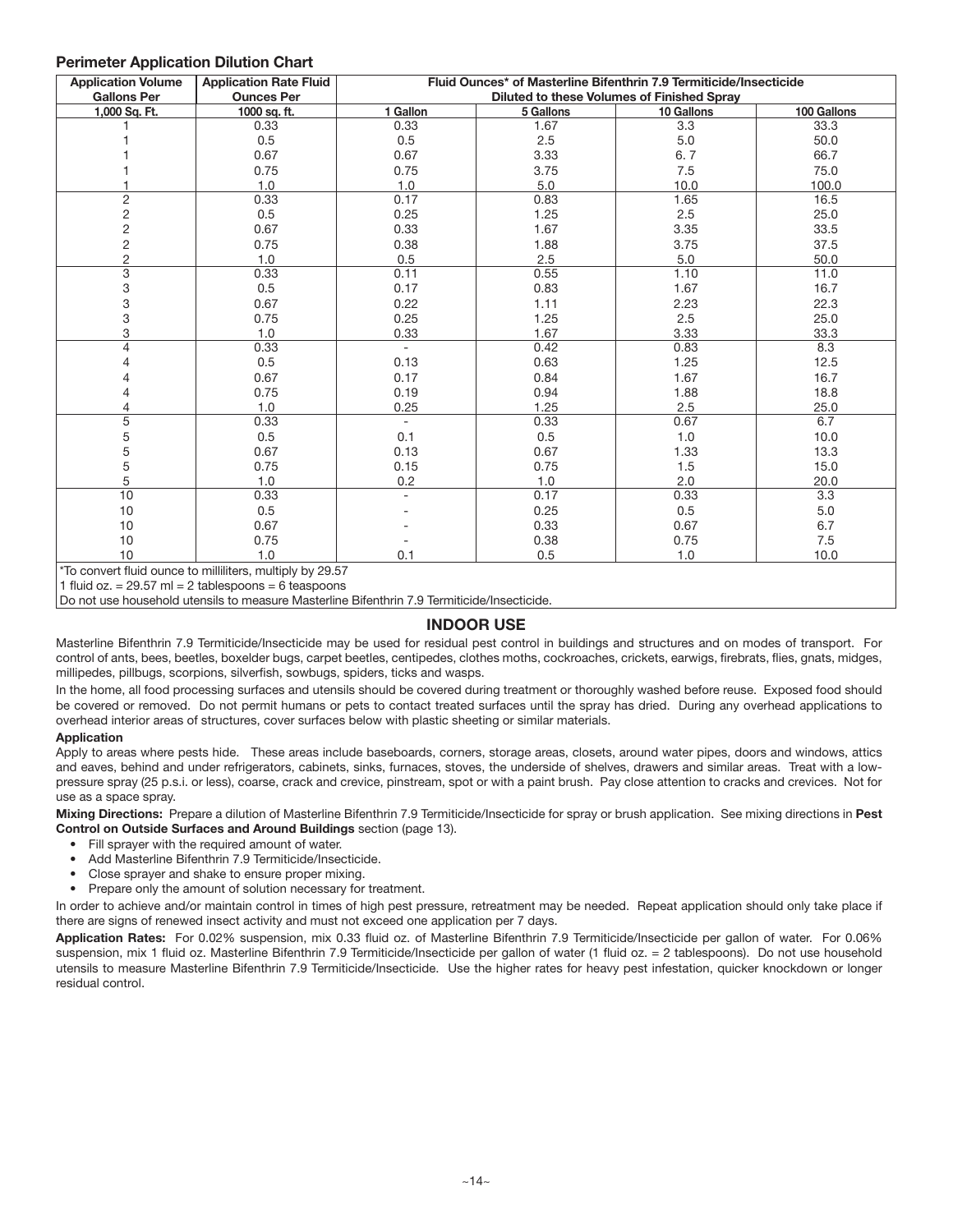| Pest           | <b>Application Rate</b>                            | <b>Application Instructions</b>                                         |
|----------------|----------------------------------------------------|-------------------------------------------------------------------------|
| Ants           | $0.33 - 1.0$ fl. oz. per gallon of water $(0.02\%$ | <b>Ants:</b> Apply to ant trails, around doors and windows and other    |
| <b>Bedbugs</b> | - 0.06% suspension)                                | places that ants frequent.                                              |
| Bees           |                                                    | <b>Bedbugs:</b> To help control bedbugs, apply thoroughly to crack and  |
| <b>Beetles</b> |                                                    | crevices where bedbugs frequent. This includes bed frames, box          |
| Boxelder bugs  |                                                    | springs, inside empty dressers and clothes closets, carpet edges,       |
| Carpet beetles |                                                    | wall moldings (high and low), and wallpaper edges. Do not use           |
| Centipedes     |                                                    | on bed linens, pillows, mattresses, or clothes. Before application,     |
| Clothes moths  |                                                    | remove all clothes and other articles from dressers or clothes closets. |
| Cockroaches    |                                                    | Allow all treated areas to dry before use. Not recommended for          |
| Crickets       |                                                    | use as sole protection against bedbugs. If evidence of bedbugs is       |
| Earwigs        |                                                    | found in/on mattresses, use a product approved for this use.            |
| Firebrats      |                                                    | <b>Bees and Wasps:</b> Apply to nest in late evening when pests are     |
| <b>Flies</b>   |                                                    | at rest. Spray nests, entrances to nests and surrounding areas          |
| Gnats          |                                                    | thoroughly. Contact as many insects as possible. Retreat if signs       |
| Midges         |                                                    | of renewed activity exist.                                              |
| Millipedes     |                                                    |                                                                         |
| Pillbugs       |                                                    | Boxelder Bugs, Centipedes, Earwigs, Beetles, Millipedes,                |
| Scorpions      |                                                    | Pillbugs, and Sowbugs: Treat around doors, windows, baseboards,         |
| Silverfish     |                                                    | storage areas and other locations where pests may be found.             |
| Sowbugs        |                                                    | Cockroaches, Crickets, Firebrats, Scorpions, Silverfish,                |
| <b>Spiders</b> |                                                    | <b>Spiders, and Ticks:</b> Use a coarse, low pressure spray to areas    |
| <b>Ticks</b>   |                                                    | where pests hide. These areas include baseboards, corners,              |
| Wasps          |                                                    | storage areas, closets, around water pipes, doors and windows,          |
|                |                                                    | attics and eaves, behind and under refrigerators, cabinets, sinks,      |
|                |                                                    | furnaces, and stoves, the underside of shelves, drawers, and similar    |
|                |                                                    | areas. Pay close attention to cracks and crevices.                      |

## **FOOD/FEED HANDLING ESTABLISHMENTS**

Masterline Bifenthrin 7.9 Termiticide/Insecticide, when used as a general spot, surface, or crack and crevice treatment, may be applied in both food/feed and nonfood areas of food/feed handling establishments.

Food/feed handling establishments are any place other than private residences where exposed food/feed is held, processed, prepared or served, including areas for receiving, storing, packing (canning, bottling, wrapping, boxing), preparing, enclosed processing systems (mills, dairies, edible oils, syrups) of food and edible waste storage. Serving areas where food is exposed and the facility is in operation are also considered food areas.

Non-food areas in which applications are allowed include garbage rooms, lavatories, floor drains (to sewers), entries and vestibules, offices, locker rooms, machine rooms, garages, mop closets and storage (after canning or bottling).

Some of the use sites that are allowed include: aircraft (do not use in aircraft cabins), apartment buildings, bakeries, bottling facilities, breweries, buses, cafeterias, candy plants, canneries, dairy product processing plants, food manufacturing plants, food processing plants, food service establishments, granaries, grain mills, hospitals, hotels, industrial buildings, laboratories, meat/poultry/egg processing plants, mobile/motor homes, nursing homes, offices, railcars, restaurants, schools, ships, trailers, trucks, vessels, warehouses and wineries.

**Surface Application:** Do not use this application method in food/feed handling establishments when the facility is in operation or foods/feeds are exposed. During treatment, remove or cover all food processing and/or handling equipment and do not apply directly to food products. All equipment, benches, shelving and other surfaces in food processing plants, bakeries, cafeterias, and other facilities, which food will contact must be washed after treatment. Clean food handling equipment or processing equipment and rinse completely with fresh, clean water.

**Spot, Crack and Crevice Application:** These types of treatments can be done when the facility is operating, but food should be covered or removed from the treatment area. Do not apply directly to food.

**Foam Applications:** Converting Masterline Bifenthrin 7.9 Termiticide/Insecticide to foam will allow it to be used to treat structural voids. To produce a 0.02% to 0.06% foam concentration, dilute 0.33 to 1.0 fl. oz. of Masterline Bifenthrin 7.9 Termiticide/Insecticide per gallon of water and add the manufacturer's recommended amount of foaming agent. Before application, make sure that the foaming agent is compatible with Masterline Bifenthrin 7.9 Termiticide/Insecticide.

# **TERMITE CONTROL (ABOVE GROUND ONLY)**

The treatment methods that are expressed below are intended to kill termite workers or winged reproductives present at the time of application. These methods should supplement, not substitute for, mechanical alteration, soil treatment or foundation treatment.

Controlling winged reproductive termites and exposed workers in localized areas can be accomplished by diluting 1.0 fluid ounce of Masterline Bifenthrin 7.9 Termiticide/Insecticide per gallon of water and applying the dilution at the rate of one gallon per 1,000 square feet to attics, crawl spaces, unfinished basements and other void areas as a coarse fan spray. Both swarming termites and the areas where they gather should be treated.

Controlling above-ground termites in localized areas of infested wood can be accomplished by diluting 1.0 fluid oz. of Masterline Bifenthrin 7.9 Termiticide/ Insecticide per gallon of water and applying as a liquid or foam to voids and galleries in wood that is damaged, in addition to spaces between wooden structural members and between the sill plate and foundation where the wood is at risk to attack. Drilling and then injecting the foam or dilution into damaged wood or wall voids with an appropriate directional injector will help reach those areas that are not easy to access. After treatment is completed, securely plug the holes that are in regularly occupied areas in the construction elements.

Controlling termite carton nests in building voids can be accomplished by diluting 1.0 fluid oz. of Masterline Bifenthrin 7.9 Termiticide/Insecticide per gallon of water and apply as a liquid or foam using a pointed injection tool. To obtain control, various depths of injection and numerous injection points may be needed. After treatment is complete and when feasible, remove the carton nest material from the building void.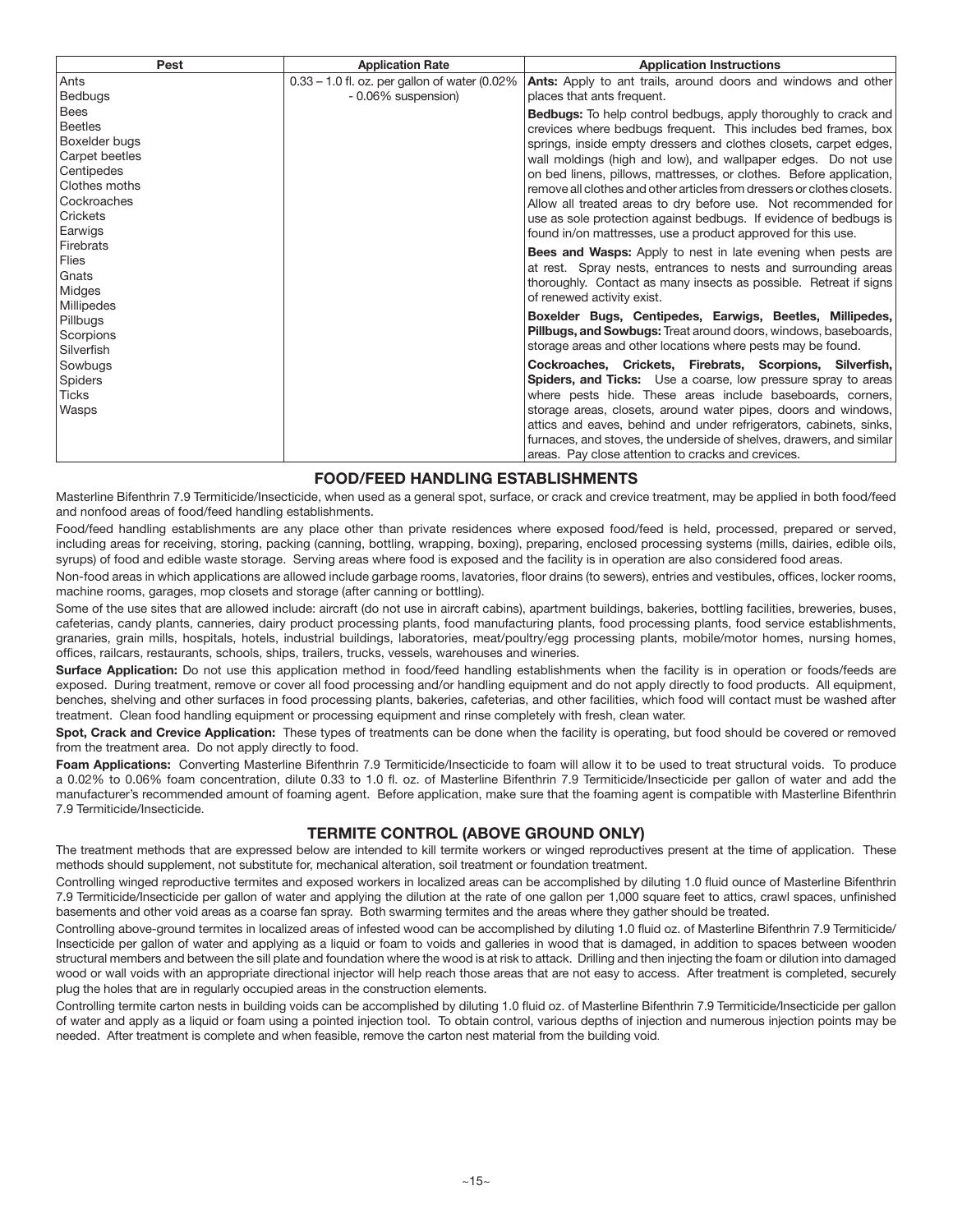## **ANT CONTROL**

**Nuisance Ants Indoors:** Apply to ant nests for best results. Apply a dilution of 0.5 to 1.0 fluid oz. of Masterline Bifenthrin 7.9 Termiticide/Insecticide per gallon of water at the rate of one gallon of dilution per 1,000 square feet to places where ants have been seen or are believed to forage as a general surface, crack and crevice or spot treatment. Some of these areas include baseboards, in and behind cabinets, under and behind dishwashers, furnaces, refrigerators, sinks and stoves, around pipes, cracks and crevices and in corners. Pay close attention when treating entry points into the home or around doors and windows. When combining liquid Masterline Bifenthrin 7.9 Termiticide/Insecticide with bait treatments use Masterline Bifenthrin 7.9 Termiticide/Insecticide as instructed above and apply baits in those areas where Masterline Bifenthrin 7.9 Termiticide/Insecticide has not been applied. Do not apply as a broadcast or general surface treatment in residential areas.

**Nuisance Ants Outdoors:** Apply to ant nests for best results. Treat ant trails, around doors and windows, and other places where ants have been seen or are likely to forage. Treat using a low or high volume perimeter treatment depending on the density of vegetation and landscape materials as described in the **Pest Control on Outside Surfaces and Around Buildings** section of this label. When treating concrete surfaces, more frequent treatments, higher dilutions and/or application volumes may be needed for ant control. The following procedure will normally allow optimal control:

- 1. Non-porous surfaces should be treated with low volume applications using 0.5 to 1.0 fluid oz. of Masterline Bifenthrin 7.9 Termiticide/Insecticide per gallon of water and applying this dilution at the rate of one gallon per 1,000 square feet.
- 2. Vegetation and porous surfaces should be treated with high volume applications using dilutions that are calculated to deliver 0.5 to 1.0 fluid oz. of MasterLine Bifenthrin 7.9 Termiticide/Insecticide per 1,000 square feet (refer to the **Ornamental and Perimeter Application Dilution Charts**).
- 3. Dilute 0.5 to 1.0 fluid oz. of Masterline Bifenthrin 7.9 Termiticide/Insecticide per gallon of water and apply at a rate of up to 10 gallons of dilution per 1,000 square feet for maximum residual control.

**Carpenter Ants Indoors:** Treat areas where carpenter ants are seen or are predicted to forage, such as baseboards, in and behind cabinets, under and behind dishwashers, furnaces, refrigerators, sinks, and stoves, around pipes, cracks and crevices, and in corners by diluting 0.5 to 1.0 fluid oz. of Masterline Bifenthrin 7.9 Termiticide/Insecticide per gallon of water and applying at the rate of one gallon of dilution per 1,000 square feet as a general surface, crack and crevice or spot and/or foam treatment. Pay close attention to treating entry points into the home or premises such as around doors and windows. Spray or foam into cracks and crevices or drill holes and spray, mist or foam into voids and galleries where carpenter ants or their nests are present. When combining liquid Masterline Bifenthrin 7.9 Termiticide/Insecticide with bait treatments use Masterline Bifenthrin 7.9 Termiticide/ Insecticide as instructed above and apply baits in those areas where Masterline Bifenthrin 7.9 Termiticide/Insecticide has not been applied. Do not apply as a broadcast or general surface treatment in residential areas.

**Carpenter Ants Outdoors:** Treat carpenter ant nests for best results. Treat areas where carpenter ants are seen or are believed to forage, such as ant trails, around doors and windows. As stated in **Pest Control on Outside Surfaces and Around Buildings** section, apply using a low or high volume perimeter treatment of this label. When treating concrete surfaces, more frequent treatments, higher dilution and/or application volumes may be needed for carpenter ant control. Following the procedure below will normally allow optimal control:

- 1. Treat non-porous surfaces only in areas protected from rainfall and spray from sprinklers with low volume applications using 0.5 to 1.0 fluid oz. of Masterline Bifenthrin 7.9 Termiticide/Insecticide per gallon of water and applying this dilution at the rate of one gallon per 1,000 square feet.
- 2. Masterline Bifenthrin 7.9 Termiticide/Insecticide may be used as a treatment for the trunks of trees that have carpenter ant trails, or where carpenter ants are foraging. Use 0.5 to 1.0 fl. oz. of Masterline Bifenthrin 7.9 Termiticide/Insecticide per gallon of water and apply this dilution to wet the bark from the base of the tree to as high as possible on the trunk.
- 3. Vegetation and porous surfaces should be treated with high volume applications using dilutions that are calculated to deliver 0.5 to 1.0 fluid oz. of Masterline Bifenthrin 7.9 Termiticide/Insecticide per 1,000 square feet (refer to the **Ornamental and Perimeter Application Dilution Charts**).
- 4. Dilute 0.5 to 1.0 fluid oz. of Masterline Bifenthrin 7.9 Termiticide/Insecticide per gallon of water and apply at a rate of up to 10 gallons of dilution per 1,000 sq. ft. to obtain maximum residual control.

To control carpenter ants inside trees, utility poles, fencing or deck materials and similar structural members, drill to find the inside infested cavity and inject or foam a 0.06% dilution (1.0 fl. oz. of Masterline Bifenthrin 7.9 Termiticide/Insecticide per gallon of water) into the cavity with adequate volume and a proper treatment tool with a splash-back guard.

Where there are ants tunneling below the surface, dilute 0.5 to 1.0 fluid ounces of Masterline Bifenthrin 7.9 Termiticide/Insecticide per gallon of water and apply as a drench or inject the dilution or foam at intervals of 8 to 12 inches. A uniform vertical barrier should be established where there are ants tunneling below surfaces such as at the edges of walls, driveways or other hard surfaces.

Apply a 0.06% dilution to stored lumber or wood piles using a sprinkling can or a hose-end sprayer to deliver a coarse drenching spray. This wood may be used for lumber or burned after 30 days. Do not use this method of application in structures.

The soil under the area where firewood will be stacked may be treated with a dilution of 1.0 fluid oz. of Masterline Bifenthrin 7.9 Termiticide/Insecticide per gallon of water to protect the firewood from carpenter ants (and termites). Apply at the rate of one gallon of dilution per 8 square feet. DO NOT treat firewood with this product.

# **IMPREGNATION AND APPLICATION OF MASTERLINE BIFENTHRIN 7.9 TERMITICIDE/INSECTICIDE ON DRY BULK LAWN FERTILIZERS**

Masterline Bifenthrin 7.9 Termiticide/Insecticide may be impregnated on dry bulk fertilizers. When applied as directed, Masterline Bifenthrin 7.9 Termiticide/ Insecticide dry bulk fertilizer mixtures provide insect control equal to that provided by the same rates of Masterline Bifenthrin 7.9 Termiticide/Insecticide applied in water.

**Impregnation:** Apply using a minimum 2.3 pounds of dry bulk fertilizer per 1,000 square ft. with the recommended amount of Masterline Bifenthrin 7.9 Termiticide/Insecticide per 1,000 square ft. Use a closed rotary-drum mixer or a similar type of closed blender equipped with suitable spray equipment. The spray nozzle(s) should be positioned to provide a uniform, fine spray pattern over the tumbling fertilizer for thorough coverage. The physical properties of fertilizers vary, particularly in liquid absorptive capacity. When absorptivity is sufficient, simple spray impregnation of the fertilizer with Masterline Bifenthrin 7.9 Termiticide/Insecticide provides a satisfactory dry mixture. If the absorptive capacity is inadequate, use of a highly absorptive powder is required to provide a dry, flowable mixture. Microcel E (Johns-Manville Products Corporation) is a recommended absorbent powder. Generally less than 2% by weight of Microcel E is required. DO NOT impregnate Masterline Bifenthrin 7.9 Termiticide/Insecticide onto straight coated ammonium nitrate or straight limestone because these materials will not absorb the insecticide. Dry fertilizer blends containing mixtures of ammonium nitrate or limestone may be impregnated with Masterline Bifenthrin 7.9 Termiticide/Insecticide.

The amount of Masterline Bifenthrin 7.9 Termiticide/Insecticide actually required in the preparation of individual fertilizer mixtures should be determined carefully for each production operation. This is necessary to ensure that the amount of pesticide actually contained in the mixture applied to the soil represents the correct rate of use. Bulk fertilizer impregnated with Masterline Bifenthrin 7.9 Termiticide/Insecticide should be applied immediately, not stored. All individual Federal and State regulations relating to bulk dry fertilizer blending, registration, labeling, and application of the mixtures are the responsibility of the individual and/or company selling the fertilizer and Masterline Bifenthrin 7.9 Termiticide/Insecticide mixture. Fertilizer for this use should be Turf fertilizers recommended for specific regions.